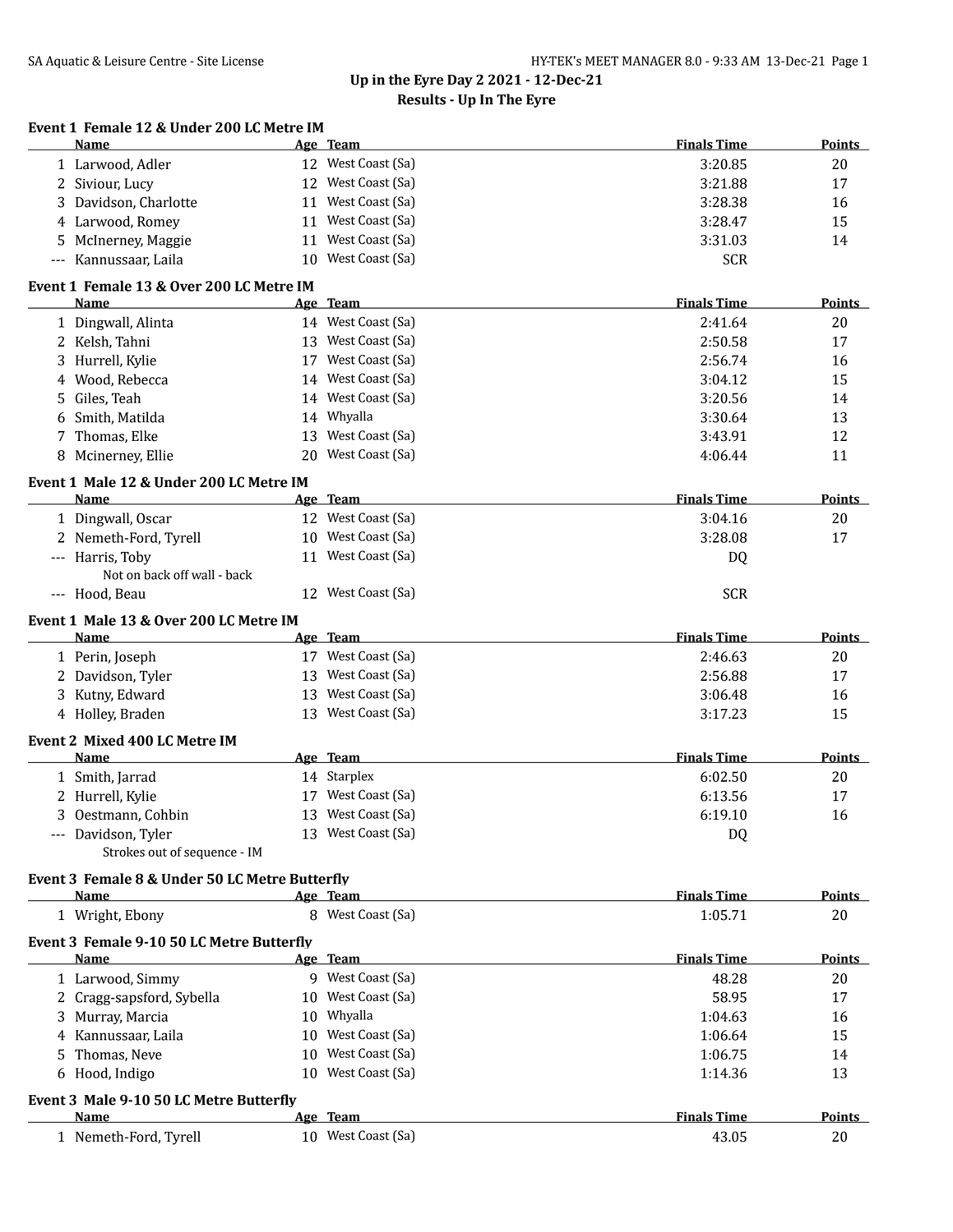| (Event 3 Male 9-10 50 LC Metre Butterfly)                 |                    | <b>Finals Time</b> | Points        |
|-----------------------------------------------------------|--------------------|--------------------|---------------|
| Name                                                      | Age Team           |                    |               |
| 2 Wright, Bradley                                         | 10 West Coast (Sa) | 49.80              | 17            |
| 3 Wood, Jacob                                             | 10 West Coast (Sa) | 1:02.52            | 16            |
| 4 Siviour, Dustin                                         | 9 West Coast (Sa)  | 1:14.35            | 15            |
| 5 Dingwall, Eddy                                          | 9 West Coast (Sa)  | 1:28.46            | 14            |
| Event 4 Female 11-12 50 LC Metre Butterfly<br>Name        | Age Team           | <b>Finals Time</b> | <b>Points</b> |
| 1 Davidson, Charlotte                                     | 11 West Coast (Sa) | 41.45              | 20            |
| 2 Siviour, Tori                                           | 12 West Coast (Sa) | 41.78              | 17            |
| 3 Larwood, Romey                                          | 11 West Coast (Sa) | 45.99              | 16            |
| 4 Larwood, Adler                                          | 12 West Coast (Sa) | 48.14              | 15            |
|                                                           | 12 West Coast (Sa) |                    |               |
| 5 Siviour, Lucy                                           |                    | 49.02              | 14            |
| Event 4 Female 13-14 50 LC Metre Butterfly<br><b>Name</b> | Age Team           | <b>Finals Time</b> | <b>Points</b> |
| 1 Kelsh, Tahni                                            | 13 West Coast (Sa) | 33.74              | 20            |
|                                                           |                    |                    |               |
| 2 Wood, Rebecca                                           | 14 West Coast (Sa) | 38.16              | 17            |
| 3 Morgan, Nicola                                          | 13 West Coast (Sa) | 39.50              | 16            |
| 4 Lyons, Imogen                                           | 13 Whyalla         | 40.14              | 15            |
| 5 Hancock, Ruby                                           | 14 Port Augusta    | 40.56              | 14            |
| 6 Thomas, Elke                                            | 13 West Coast (Sa) | 46.98              | 13            |
| Event 4 Female 15 & Over 50 LC Metre Butterfly            |                    | <b>Finals Time</b> |               |
| Name                                                      | Age Team           |                    | Points        |
| 1 Ford, Jamie                                             | 18 West Coast (Sa) | 36.36              | 20            |
| 2 Smart, Chloe                                            | 22 Crystal Brook   | 37.08              | 17            |
| 3 Hurrell, Kylie                                          | 17 West Coast (Sa) | 39.45              | 16            |
| 4 Blacker, Sharni                                         | 15 West Coast (Sa) | 44.22              | 15            |
| 5 Newbery, Emma                                           | 15 Port Augusta    | 52.79              | 14            |
| Event 4 Male 11-12 50 LC Metre Butterfly<br>Name          | Age Team           | <b>Finals Time</b> | <b>Points</b> |
| 1 Dingwall, Oscar                                         | 12 West Coast (Sa) | 36.24              | 20            |
| 2 Harris, Toby                                            | 11 West Coast (Sa) | 47.76              | 17            |
|                                                           |                    |                    |               |
| Event 4 Male 13-14 50 LC Metre Butterfly<br>Name          | Age Team           | <b>Finals Time</b> | Points        |
| 1 Kutny, Edward                                           | 13 West Coast (Sa) | 34.57              | 20            |
| 2 Davidson, Tyler                                         | 13 West Coast (Sa) | 36.69              | 17            |
| Oestmann, Cohbin<br>3                                     | 13 West Coast (Sa) | 38.30              | 16            |
| 4 Akehurst, Liam                                          | 14 West Coast (Sa) | 40.75              | 15            |
|                                                           |                    |                    |               |
| Event 4 Male 15 & Over 50 LC Metre Butterfly<br>Name      | Age Team           | <b>Finals Time</b> | <b>Points</b> |
| 1 Weatherley, Joshua                                      | 21 Clare           | 32.64              | 20            |
| 2 Perin, Joseph                                           | 17 West Coast (Sa) | 32.65              | 17            |
| 3 Smart, Max                                              | 16 Crystal Brook   | 34.28              | 16            |
| Event 5 Female 13 & Over 200 LC Metre Backstroke          |                    |                    |               |
| Name                                                      | Age Team           | <b>Finals Time</b> | Points        |
| 1 Kelsh, Tahni                                            | 13 West Coast (Sa) | 2:49.73            | 20            |
| 2 Ford, Jamie                                             | 18 West Coast (Sa) | 3:02.29            | 17            |
| 3 Smith, Matilda                                          | 14 Whyalla         | 3:25.76            | 16            |
| 4 Morgan, Nicola                                          | 13 West Coast (Sa) | 3:26.13            | 15            |
| Eades, Alexandra<br>5.                                    | 26 Whyalla         | 3:38.43            | 14            |
| Mcinerney, Ellie<br>6                                     | 20 West Coast (Sa) | 3:50.02            | 13            |
| Hancock, Ruby                                             | 14 Port Augusta    | <b>SCR</b>         |               |
| Wood, Rebecca                                             | 14 West Coast (Sa) | <b>SCR</b>         |               |
|                                                           |                    |                    |               |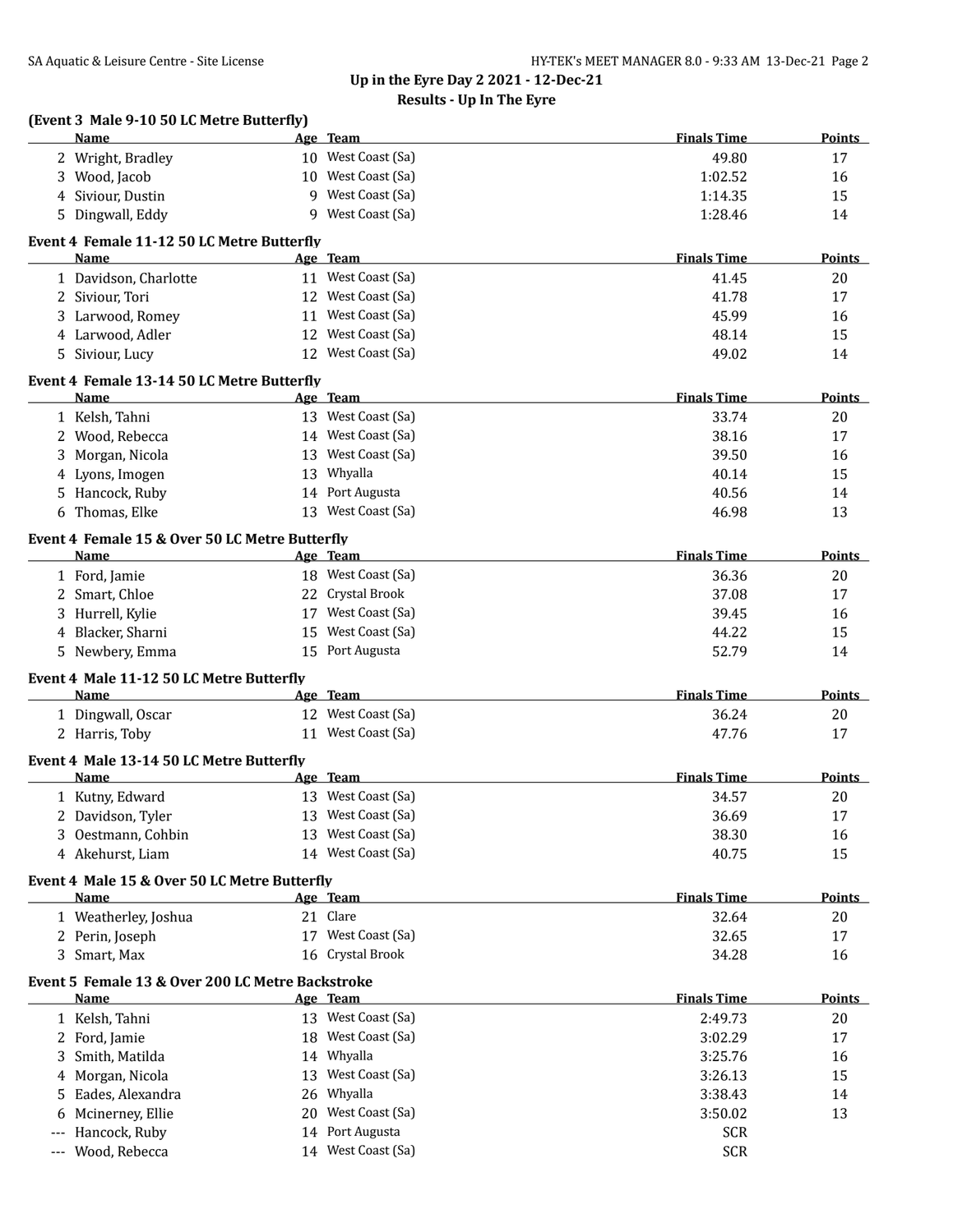| Name                                  |                                                     | Age Team                              | <b>Finals Time</b> | Points                    |
|---------------------------------------|-----------------------------------------------------|---------------------------------------|--------------------|---------------------------|
| 1 Hood, Beau                          |                                                     | 12 West Coast (Sa)                    | 3:18.02            | 20                        |
| 2 Harris, Toby                        |                                                     | 11 West Coast (Sa)                    | 3:27.27            | 17                        |
|                                       |                                                     |                                       |                    |                           |
| <b>Name</b>                           | Event 5 Male 13 & Over 200 LC Metre Backstroke      | Age Team                              | <b>Finals Time</b> | Points                    |
| 1 Davidson, Tyler                     |                                                     | 13 West Coast (Sa)                    | 3:01.22            | 20                        |
| 2 Holley, Braden                      |                                                     | 13 West Coast (Sa)                    | 3:13.45            | 17                        |
| --- Perin, Joseph                     |                                                     | 17 West Coast (Sa)                    | <b>SCR</b>         |                           |
|                                       |                                                     |                                       |                    |                           |
|                                       | Event 6 Female 10 & Under 100 LC Metre Breaststroke |                                       |                    |                           |
| Name                                  |                                                     | Age Team                              | <b>Finals Time</b> | <b>Points</b>             |
| 1 Larwood, Simmy                      |                                                     | 9 West Coast (Sa)                     | 2:01.87            | 20                        |
| 2 Hood, Indigo                        |                                                     | 10 West Coast (Sa)                    | 2:17.08            | 17                        |
| Wright, Ebony<br>3                    | 8                                                   | West Coast (Sa)                       | 2:17.56            | 16                        |
| Thomas, Neve<br>4                     |                                                     | 10 West Coast (Sa)                    | 2:18.19            | 15                        |
| Smith, Eliza<br>5                     |                                                     | 10 Starplex                           | 2:20.60            | 14                        |
| Jacobs, Kerryann<br>6                 |                                                     | 10 Whyalla                            | 2:22.65            | 13                        |
| Kannussaar, Laila<br>7                |                                                     | 10 West Coast (Sa)                    | 2:42.77            | 12                        |
| Kannussaar, Evie<br>8                 | 8                                                   | West Coast (Sa)                       | 2:46.06            | 11                        |
|                                       | Event 6 Female 11-13 100 LC Metre Breaststroke      |                                       |                    |                           |
| Name                                  |                                                     | Age Team                              | <b>Finals Time</b> | <b>Points</b>             |
| 1 Lyons, Imogen                       |                                                     | 13 Whyalla                            | 1:44.82            | 20                        |
| 2 Davidson, Charlotte                 |                                                     | 11 West Coast (Sa)                    | 1:45.75            | 17                        |
| Thomas, Elke                          |                                                     | 13 West Coast (Sa)                    | 1:46.31            | 16                        |
| Siviour, Tori<br>4                    |                                                     | 12 West Coast (Sa)                    | 1:46.39            | 15                        |
| Siviour, Lucy<br>5                    |                                                     | 12 West Coast (Sa)                    | 1:47.79            | 14                        |
| Larwood, Adler<br>6                   |                                                     | 12 West Coast (Sa)                    | 1:48.05            | 13                        |
| Colson, Ailani<br>7                   |                                                     | 13 Port Augusta                       | 2:03.53            | 12                        |
| --- McInerney, Maggie                 |                                                     | 11 West Coast (Sa)                    | DQ                 |                           |
|                                       | Head under for 2 or more strokes                    |                                       |                    |                           |
| --- Hannaford, Layla                  |                                                     | 12 Whyalla                            | <b>SCR</b>         |                           |
|                                       | Event 6 Female 14 & Over 100 LC Metre Breaststroke  |                                       |                    |                           |
| Name                                  |                                                     | Age Team                              | <b>Finals Time</b> | <b>Points</b>             |
| 1 Hurrell, Kylie                      |                                                     | 17 West Coast (Sa)                    | 1:25.94            | 20                        |
| 2 Hurrell, Dana                       |                                                     | 19 West Coast (Sa)                    | 1:26.16            | 17                        |
| 3<br>Dingwall, Alinta                 |                                                     | 14 West Coast (Sa)                    | 1:27.13            | 16                        |
|                                       |                                                     | 14 West Coast (Sa)                    | 1:40.31            |                           |
| 4 Giles, Teah<br>Wood, Rebecca<br>5   |                                                     |                                       |                    | 15                        |
|                                       |                                                     |                                       |                    |                           |
|                                       |                                                     | 14 West Coast (Sa)                    | 1:40.44            | 14                        |
| Morgan, Simone<br>6                   |                                                     | 16 West Coast (Sa)                    | 1:41.55            | 13                        |
| Newbery, Emma<br>7                    | 15                                                  | Port Augusta                          | 2:01.31            | 12                        |
| Fettke, Ella<br>---                   |                                                     | 15 Gawler                             | <b>SCR</b>         |                           |
|                                       | Event 6 Male 10 & Under 100 LC Metre Breaststroke   |                                       |                    |                           |
| Name                                  |                                                     | Age Team                              | <b>Finals Time</b> |                           |
| 1 Siviour, Dustin                     |                                                     | 9 West Coast (Sa)                     | 1:58.35            | 20                        |
| Couch, Marcus<br>2                    |                                                     | 10 Jamestown                          | 2:20.56            | 17                        |
| Dingwall, Eddy                        | 9                                                   | West Coast (Sa)                       | 2:39.83            | 16                        |
| 4 Wood, Jacob                         |                                                     | 10 West Coast (Sa)                    | 2:43.48            | 15                        |
|                                       |                                                     |                                       |                    | <b>Points</b>             |
| Name                                  | Event 6 Male 11-13 100 LC Metre Breaststroke        | <u>Age Team</u>                       | <b>Finals Time</b> |                           |
|                                       |                                                     |                                       |                    |                           |
| 1 Dingwall, Oscar<br>2                | 13                                                  | 12 West Coast (Sa)<br>West Coast (Sa) | 1:35.46            | 20                        |
| Oestmann, Cohbin<br>Smart, Isaac<br>3 | 13                                                  | Crystal Brook                         | 1:39.99<br>1:42.08 | <b>Points</b><br>17<br>16 |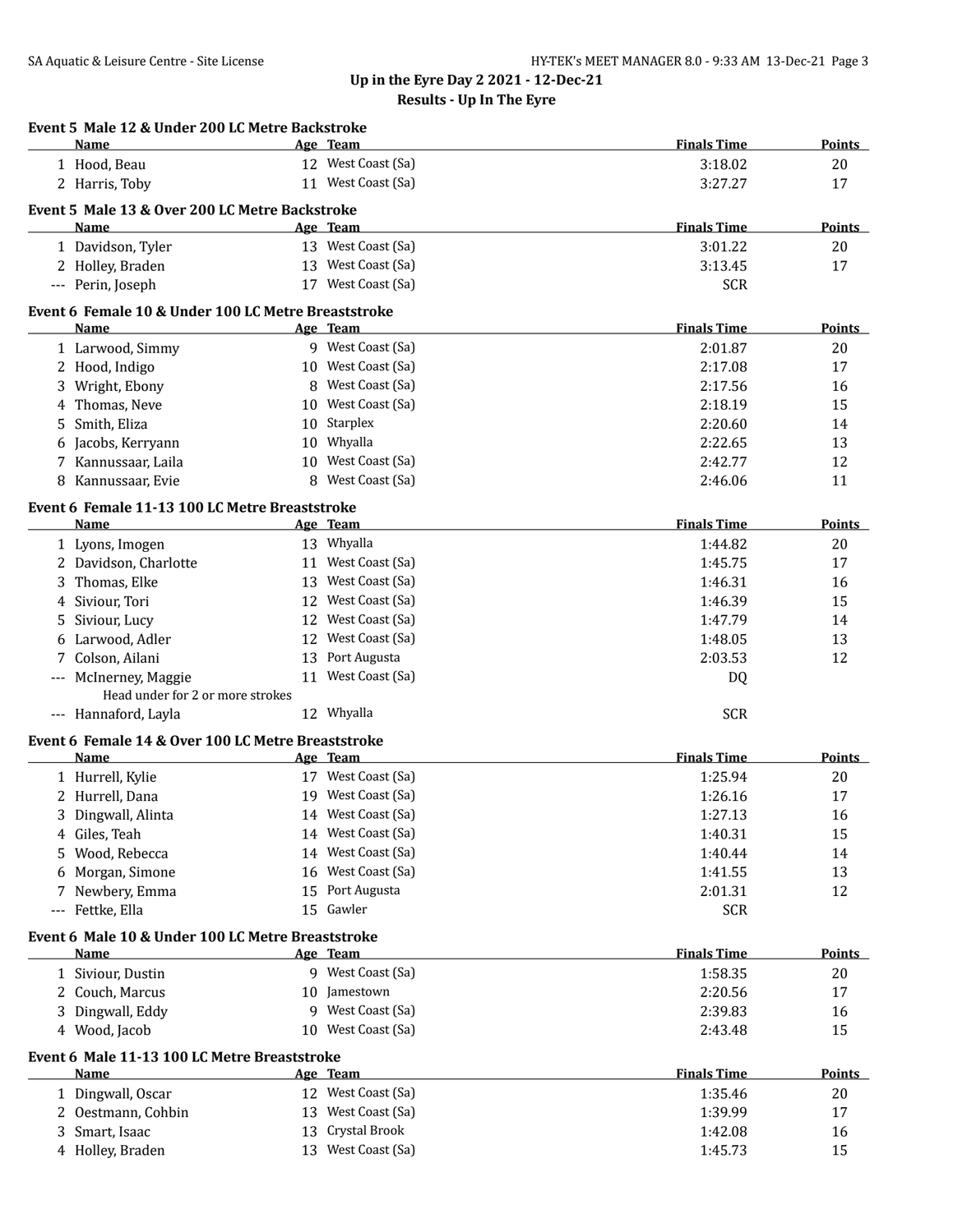| Name                                                   |    | Age Team           | <b>Finals Time</b> | Points        |
|--------------------------------------------------------|----|--------------------|--------------------|---------------|
| 5 Freebairn, Lachlan                                   |    | 12 Port Augusta    | 1:56.14            | 14            |
| 6 Couch, Ryan                                          |    | 12 Jamestown       | 2:03.26            | 13            |
| --- Davidson, Tyler                                    |    | 13 West Coast (Sa) | <b>SCR</b>         |               |
| Event 6 Male 14 & Over 100 LC Metre Breaststroke       |    |                    |                    |               |
| <b>Name</b>                                            |    | Age Team           | <b>Finals Time</b> | <b>Points</b> |
| 1 Perin, Joseph                                        |    | 17 West Coast (Sa) | 1:28.89            | 20            |
| 2 Oestmann, Kye                                        |    | 14 West Coast (Sa) | 1:29.20            | 17            |
| 3 Smart, Max                                           |    | 16 Crystal Brook   | 1:32.40            | 16            |
| 4 Gabb, Ben                                            |    | 14 West Coast (Sa) | 1:40.08            | 15            |
| 5 Freebairn, Connor                                    |    | 17 Port Augusta    | 1:48.12            | 14            |
| 6 Colson, Darius                                       |    | 14 Port Augusta    | 2:11.35            | 13            |
| --- Thompson, Angus                                    |    | 14 Port Pirie      | <b>NS</b>          |               |
|                                                        |    |                    |                    |               |
| Event 7 Female 8 & Under 50 LC Metre Freestyle<br>Name |    | Age Team           | <b>Finals Time</b> | Points        |
| 1 Wright, Ebony                                        |    | 8 West Coast (Sa)  | 46.05              | 20            |
| 2 Kannussaar, Evie                                     |    | 8 West Coast (Sa)  | 55.34              | 17            |
|                                                        |    |                    |                    |               |
| Event 7 Female 9-10 50 LC Metre Freestyle              |    |                    |                    |               |
| Name                                                   |    | Age Team           | <b>Finals Time</b> | Points        |
| 1 Murray, Marcia                                       |    | 10 Whyalla         | 40.68              | 20            |
| 2 Cragg-sapsford, Sybella                              |    | 10 West Coast (Sa) | 41.34              | 17            |
| 3 Freeman, Lily                                        |    | 10 West Coast (Sa) | 42.00              | 16            |
| 4 Larwood, Simmy                                       |    | 9 West Coast (Sa)  | 42.79              | 15            |
| 5 Kannussaar, Laila                                    |    | 10 West Coast (Sa) | 45.32              | 14            |
| 6 Thomas, Neve                                         |    | 10 West Coast (Sa) | 45.80              | 13            |
| 7 Hood, Indigo                                         |    | 10 West Coast (Sa) | 46.46              | 12            |
| 8 Acton, Elise                                         |    | 9 Whyalla          | 52.08              | 11            |
| --- Jacobs, Kerryann                                   |    | 10 Whyalla         | <b>SCR</b>         |               |
| Event 7 Male 8 & Under 50 LC Metre Freestyle           |    |                    |                    |               |
| Name                                                   |    | Age Team           | <b>Finals Time</b> | Points        |
| 1 Jacobs, Elias                                        |    | 8 Whyalla          | 57.74              | 20            |
| Event 7 Male 9-10 50 LC Metre Freestyle                |    |                    |                    |               |
| <b>Name</b>                                            |    | Age Team           | <b>Finals Time</b> | <b>Points</b> |
| 1 Nemeth-Ford, Tyrell                                  |    | 10 West Coast (Sa) | 36.61              | 20            |
| Wright, Bradley                                        |    | 10 West Coast (Sa) | 41.88              | 17            |
| Wright, Xavier<br>3                                    |    | 10 Whyalla         | 42.55              | 16            |
| Siviour, Dustin<br>4                                   |    | 9 West Coast (Sa)  | 42.67              | 15            |
| 5 Wood, Jacob                                          |    | 10 West Coast (Sa) | 45.16              | 14            |
| 6 Dingwall, Eddy                                       |    | 9 West Coast (Sa)  | 49.02              | 13            |
| 7 Couch, Marcus                                        |    | 10 Jamestown       | 54.26              | 12            |
| Event 8 Female 11-12 50 LC Metre Freestyle             |    |                    |                    |               |
| Name                                                   |    | Age Team           | <b>Finals Time</b> | <b>Points</b> |
| 1 Davidson, Charlotte                                  |    | 11 West Coast (Sa) | 33.69              | 20            |
| 2 Larwood, Adler                                       |    | 12 West Coast (Sa) | 36.39              | 17            |
| 3 Siviour, Tori                                        |    | 12 West Coast (Sa) | 36.68              | 16            |
| 4 Larwood, Romey                                       |    | 11 West Coast (Sa) | 36.98              | 15            |
| 5 Hook, Ruby                                           | 12 | Crystal Brook      | 37.05              | 14            |
| 6 Hannaford, Layla                                     |    | 12 Whyalla         | 38.43              | 13            |
| 7 Siviour, Lucy                                        |    | 12 West Coast (Sa) | 39.61              | 12            |
| Event 8 Female 13-14 50 LC Metre Freestyle             |    |                    |                    |               |
| Name                                                   |    | Age Team           | <b>Finals Time</b> | <b>Points</b> |
| 1 Dingwall, Alinta                                     |    | 14 West Coast (Sa) | 29.54              | $20\,$        |
|                                                        |    |                    |                    |               |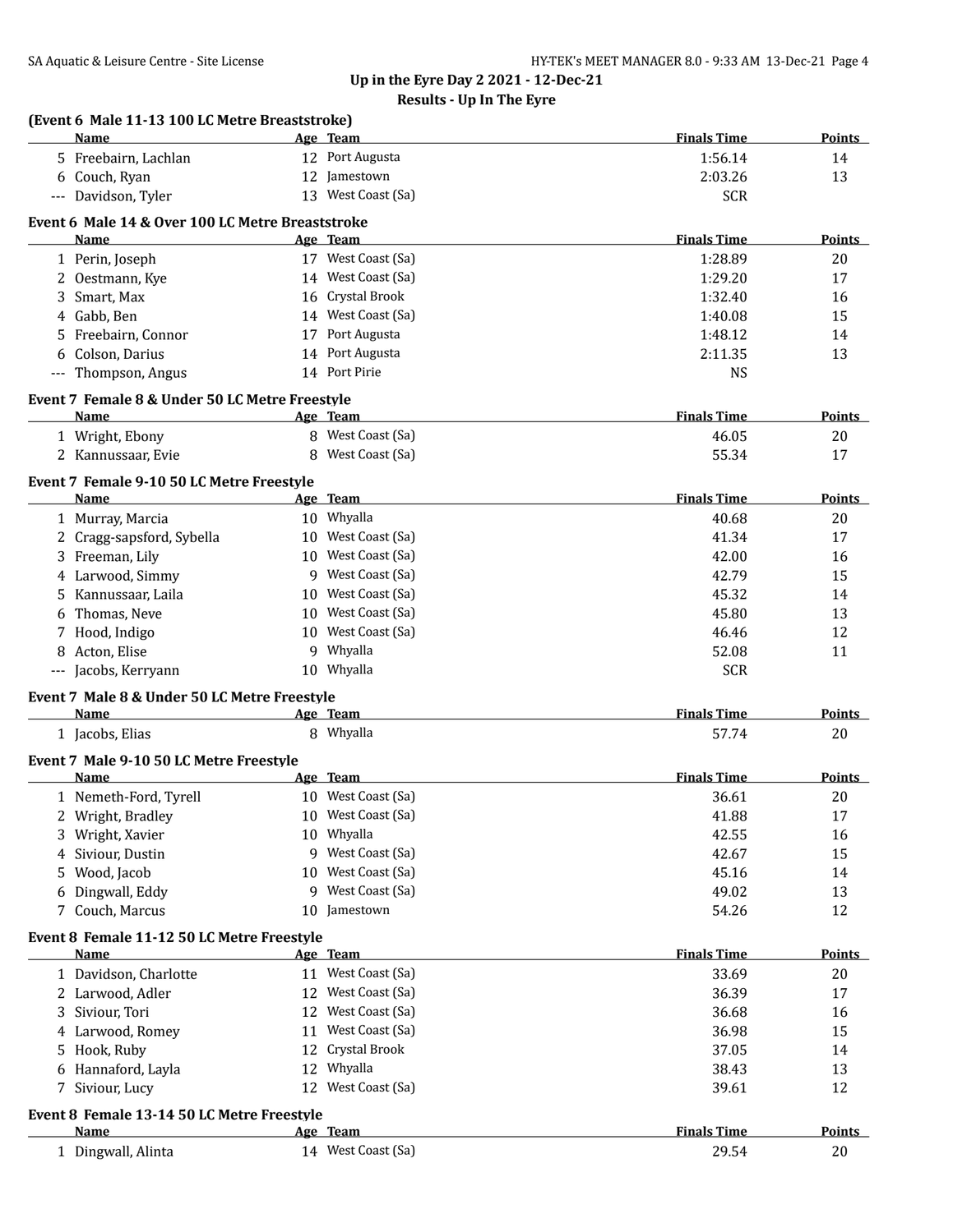## **Results - Up In The Eyre**

## **(Event 8 Female 13-14 50 LC Metre Freestyle)**

|   | Name                                           |    | Age Team           | <b>Finals Time</b> | <b>Points</b> |
|---|------------------------------------------------|----|--------------------|--------------------|---------------|
|   | 2 Kelsh, Tahni                                 |    | 13 West Coast (Sa) | 30.97              | 17            |
| 3 | Hancock, Ruby                                  |    | 14 Port Augusta    | 34.34              | 16            |
| 4 | Smith, Matilda                                 |    | 14 Whyalla         | 34.98              | 15            |
| 5 | Wood, Rebecca                                  |    | 14 West Coast (Sa) | 35.10              | 14            |
| 6 | Morgan, Nicola                                 | 13 | West Coast (Sa)    | 35.18              | 13            |
| 7 | Lyons, Imogen                                  | 13 | Whyalla            | 36.80              | 12            |
| 8 | Giles, Teah                                    | 14 | West Coast (Sa)    | 37.03              | 11            |
| 9 | Colson, Ailani                                 |    | 13 Port Augusta    | 44.69              | 9             |
|   |                                                |    |                    |                    |               |
|   | Event 8 Female 15 & Over 50 LC Metre Freestyle |    |                    |                    |               |
|   | Name                                           |    | Age Team           | <b>Finals Time</b> | <b>Points</b> |
|   | 1 Wright, Nicol                                |    | 46 West Coast (Sa) | 30.17              | 20            |
|   | 2 Smart, Chloe                                 | 22 | Crystal Brook      | 31.12              | 17            |
| 3 | Morgan, Simone                                 | 16 | West Coast (Sa)    | 34.03              | 16            |
| 4 | Blacker, Sharni                                | 15 | West Coast (Sa)    | 34.92              | 15            |
| 5 | Ford, Jamie                                    | 18 | West Coast (Sa)    | 35.02              | 14            |
| 6 | Hurrell, Kylie                                 | 17 | West Coast (Sa)    | 35.87              | 13            |
| 7 | Blacker, Jade                                  | 15 | West Coast (Sa)    | 35.94              | 12            |
| 8 | Eades, Alexandra                               | 26 | Whyalla            | 40.03              | 11            |
| 9 | Mcinerney, Ellie                               |    | 20 West Coast (Sa) | 43.50              | 9             |
|   |                                                | 15 | Port Augusta       |                    | 7             |
|   | 10 Newbery, Emma                               |    |                    | 44.11              |               |
|   | --- Fettke, Ella                               | 15 | Gawler             | <b>NS</b>          |               |
|   | Event 8 Male 11-12 50 LC Metre Freestyle       |    |                    |                    |               |
|   | Name                                           |    | Age Team           | <b>Finals Time</b> | <b>Points</b> |
|   | 1 Dingwall, Oscar                              |    | 12 West Coast (Sa) | 33.94              | 20            |
|   | 2 Hood, Beau                                   | 12 | West Coast (Sa)    | 34.99              | 17            |
| 3 | Freebairn, Lachlan                             | 12 | Port Augusta       | 37.26              | 16            |
|   | 4 Couch, Ryan                                  |    | 12 Jamestown       | 45.88              | 15            |
|   |                                                |    |                    |                    |               |
|   | Event 8 Male 13-14 50 LC Metre Freestyle       |    |                    |                    |               |
|   | Name                                           |    | Age Team           | <b>Finals Time</b> | <b>Points</b> |
|   | 1 Gabb, Ben                                    |    | 14 West Coast (Sa) | 31.48              | 20            |
| 2 | Oestmann, Kye                                  |    | 14 West Coast (Sa) | 31.66              | 17            |
| 3 | Akehurst, Liam                                 |    | 14 West Coast (Sa) | 31.82              | 16            |
| 4 | Davidson, Tyler                                |    | 13 West Coast (Sa) | 32.19              | 15            |
| 5 | Smith, Jarrad                                  | 14 | Starplex           | 32.43              | 14            |
|   | 6 Kutny, Edward                                |    | 13 West Coast (Sa) | 32.50              | 13            |
|   | 7 Smart, Isaac                                 |    | 13 Crystal Brook   | 32.99              | 12            |
|   | Oestmann, Cohbin                               | 13 | West Coast (Sa)    | 33.42              | 11            |
|   | 9 Holley, Braden                               | 13 | West Coast (Sa)    | 34.33              | 9             |
|   | 10 Beaty, Drake                                |    | 13 Whyalla         | 35.24              | 7             |
|   | 11 Colson, Darius                              |    | 14 Port Augusta    | 42.31              | 6             |
|   | --- Thompson, Angus                            |    | 14 Port Pirie      | <b>NS</b>          |               |
|   |                                                |    |                    |                    |               |
|   | Event 8 Male 15 & Over 50 LC Metre Freestyle   |    |                    |                    |               |
|   | Name                                           |    | Age Team           | <b>Finals Time</b> | <b>Points</b> |
|   | 1 Smart, Max                                   |    | 16 Crystal Brook   | 28.69              | 20            |
|   | 2 Weatherley, Joshua                           |    | 21 Clare           | 28.70              | 17            |
|   | 3 Perin, Joseph                                |    | 17 West Coast (Sa) | 30.27              | 16            |
|   | 4 Freebairn, Connor                            |    | 17 Port Augusta    | 32.59              | 15            |
|   | 5 Acton, Adam                                  |    | 41 Whyalla         | 34.79              | 14            |
| 6 | Hancock, Mitch                                 |    | 48 Port Augusta    | 39.82              | 13            |
|   |                                                |    |                    |                    |               |
|   | Event 9 Mixed 400 LC Metre Freestyle           |    |                    |                    |               |
|   | Name                                           |    | Age Team           | <b>Finals Time</b> | <b>Points</b> |
|   | 1 Hurrell, Dana                                |    | 19 West Coast (Sa) | 5:50.04            | 20            |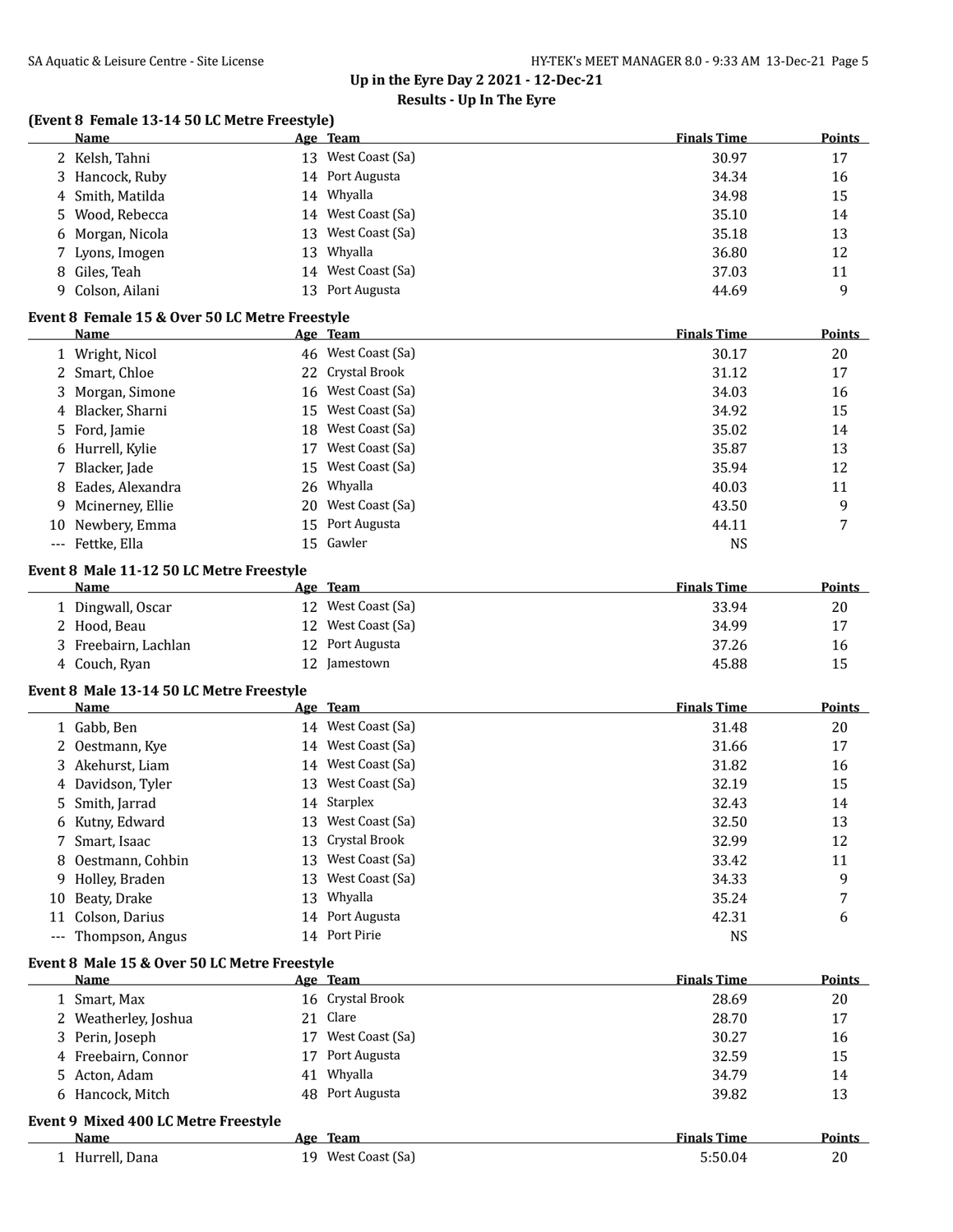## **Up in the Eyre Day 2 2021 - 12-Dec-21 Results - Up In The Eyre**

## **(Event 9 Mixed 400 LC Metre Freestyle)**

| <b>Name</b>         |     | Age Team           | <b>Finals Time</b> | <b>Points</b> |
|---------------------|-----|--------------------|--------------------|---------------|
| 2 Wood, Rebecca     |     | 14 West Coast (Sa) | 5:53.48            | 17            |
| 3 Holley, Braden    | 13. | West Coast (Sa)    | 6:02.68            | 16            |
| 4 Blacker, Sharni   |     | 15 West Coast (Sa) | 6:09.09            | 15            |
| 5 Smart, Isaac      |     | 13 Crystal Brook   | 6:19.11            | 14            |
| 6 Lyons, Imogen     | 13. | Whyalla            | 6:19.22            | 13            |
| 7 Beaty, Drake      | 13  | Whyalla            | 6:27.04            | 12            |
| 8 Blacker, Jade     | 15  | West Coast (Sa)    | 6:38.70            | 11            |
| --- Thompson, Angus |     | 14 Port Pirie      | NS                 |               |

### **Event 10 Mixed 12 & Under 50 LC Metre Freestyle Relay**

| Team                       | Relay                    |                            | <b>Finals Time</b>      | Points                         |
|----------------------------|--------------------------|----------------------------|-------------------------|--------------------------------|
| 1 West Coast (Sa)          | A                        |                            | 2:19.56                 | 40                             |
| 1) Davidson, Charlotte W11 | 2) Hood, Beau M12        | 3) Siviour, Tori W12       | 4) Dingwall, Oscar M12  |                                |
| 2 West Coast (Sa)          | B                        |                            | 2:23.48                 | 34                             |
| 1) Larwood, Adler W12      | 2) McInerney, Maggie W11 | 3) Nemeth-Ford, Tyrell M10 | 4) Larwood, Romey W11   |                                |
| 3 West Coast (Sa)          |                          |                            | 2:40.54                 | 32                             |
| 1) Harris, Toby M11        | 2) Larwood, Simmy W9     | 3) Wright, Bradley M10     | 4) Siviour, Lucy W12    |                                |
| 4 West Coast (Sa)          | D                        |                            | 3:00.65                 | 30                             |
| 1) Freeman, Lily W10       | 2) Wood, Jacob M10       | 3) Kannussaar, Laila W10   |                         | 4) Cragg-sapsford, Sybella W10 |
| 5 West Coast (Sa)          | Е                        |                            | 3:03.90                 | 28                             |
| 1) Wright, Ebony W8        | 2) Dingwall, Eddy M9     | 3) Siviour, Dustin M9      | 4) Hood, Indigo W10     |                                |
| 6 Whyalla                  | B                        |                            | 3:16.81                 | 26                             |
| 1) Wright, Xavier M10      | 2) Jacobs, Kerryann W10  | 3) Jacobs, Elias M8        | 4) Hannaford, Layla W12 |                                |
|                            |                          |                            |                         |                                |

### **Event 11 Female 13 & Over 50 LC Metre Freestyle Relay**

| <b>Team</b>          | Relav                  |                     | <b>Finals Time</b>     | <b>Points</b> |
|----------------------|------------------------|---------------------|------------------------|---------------|
| 5 Whyalla            |                        |                     | 2:23.75                | 28            |
| 1) Smith, Matilda 14 | 2) Beaty, Drake 13     | 3) Lyons, Imogen 13 | 4) Hammond, Chloe 15   |               |
| 7 Port Augusta       |                        |                     | 3:07.02                | 24            |
| 1) Colson, Darius 14 | 2) Colson, Ailani 13   | 3) Newbery, Emma 15 | 4) Newberry, Bianca 40 |               |
| --- West Coast (Sa)  |                        |                     | <b>SCR</b>             |               |
|                      | 2) Mcinerney, Ellie 20 |                     |                        |               |

### **Event 11 Male 13 & Over 50 LC Metre Freestyle Relay**

| Team                 | Relay                  |                     | <b>Finals Time</b>     | <b>Points</b> |
|----------------------|------------------------|---------------------|------------------------|---------------|
| 5 Whyalla            | A                      |                     | 2:23.75                | 28            |
| 1) Smith, Matilda 14 | 2) Beaty, Drake 13     | 3) Lyons, Imogen 13 | 4) Hammond, Chloe 15   |               |
| 7 Port Augusta       |                        |                     | 3:07.02                | 24            |
| 1) Colson, Darius 14 | 2) Colson, Ailani 13   | 3) Newbery, Emma 15 | 4) Newberry, Bianca 40 |               |
| --- West Coast (Sa)  |                        |                     | <b>SCR</b>             |               |
|                      | 2) Mcinerney, Ellie 20 |                     |                        |               |
|                      |                        |                     |                        |               |

#### **Event 11 Mixed 13 & Over 50 LC Metre Freestyle Relay**

| Team                  | Relay                  |                         | <b>Finals Time</b>      | <b>Points</b> |
|-----------------------|------------------------|-------------------------|-------------------------|---------------|
| 1 West Coast (Sa)     | A                      |                         | 2:04.23                 | 40            |
| 1) Perin, Joseph M17  | 2) Oestmann, Kye M14   | 3) Dingwall, Alinta W14 | 4) Kelsh, Tahni W13     |               |
| 2 West Coast (Sa)     |                        |                         | 2:10.25                 | 34            |
| 1) Gabb, Ben M14      | 2) Davidson, Tyler M13 | 3) Kutny, Edward M13    | 4) Morgan, Simone W16   |               |
| 3 West Coast (Sa)     | B                      |                         | 2:13.94                 | 32            |
| 1) Hurrell, Kylie W17 | 2) Hurrell, Dana W19   | 3) Akehurst, Liam M14   | 4) Ford, Jamie W18      |               |
| 4 West Coast (Sa)     | D                      |                         | 2:17.73                 | 30            |
| 1) Wood, Rebecca W14  | 2) Morgan, Nicola W13  | 3) Blacker, Sharni W15  | 4) Oestmann, Cohbin M13 |               |
| 5 Whyalla             | A                      |                         | 2:23.75                 | 28            |
| 1) Smith, Matilda W14 | 2) Beaty, Drake M13    | 3) Lyons, Imogen W13    | 4) Hammond, Chloe W15   |               |
| 6 West Coast (Sa)     | E                      |                         | 2:31.02                 | 26            |
| 1) Blacker, Jade W15  | 2) Thomas, Elke W13    | 3) Giles, Teah W14      | 4) Holley, Braden M13   |               |
| 7 Port Augusta        | A                      |                         | 3:07.02                 | 24            |
| 1) Colson, Darius M14 | 2) Colson, Ailani W13  | 3) Newbery, Emma W15    | 4) Newberry, Bianca W40 |               |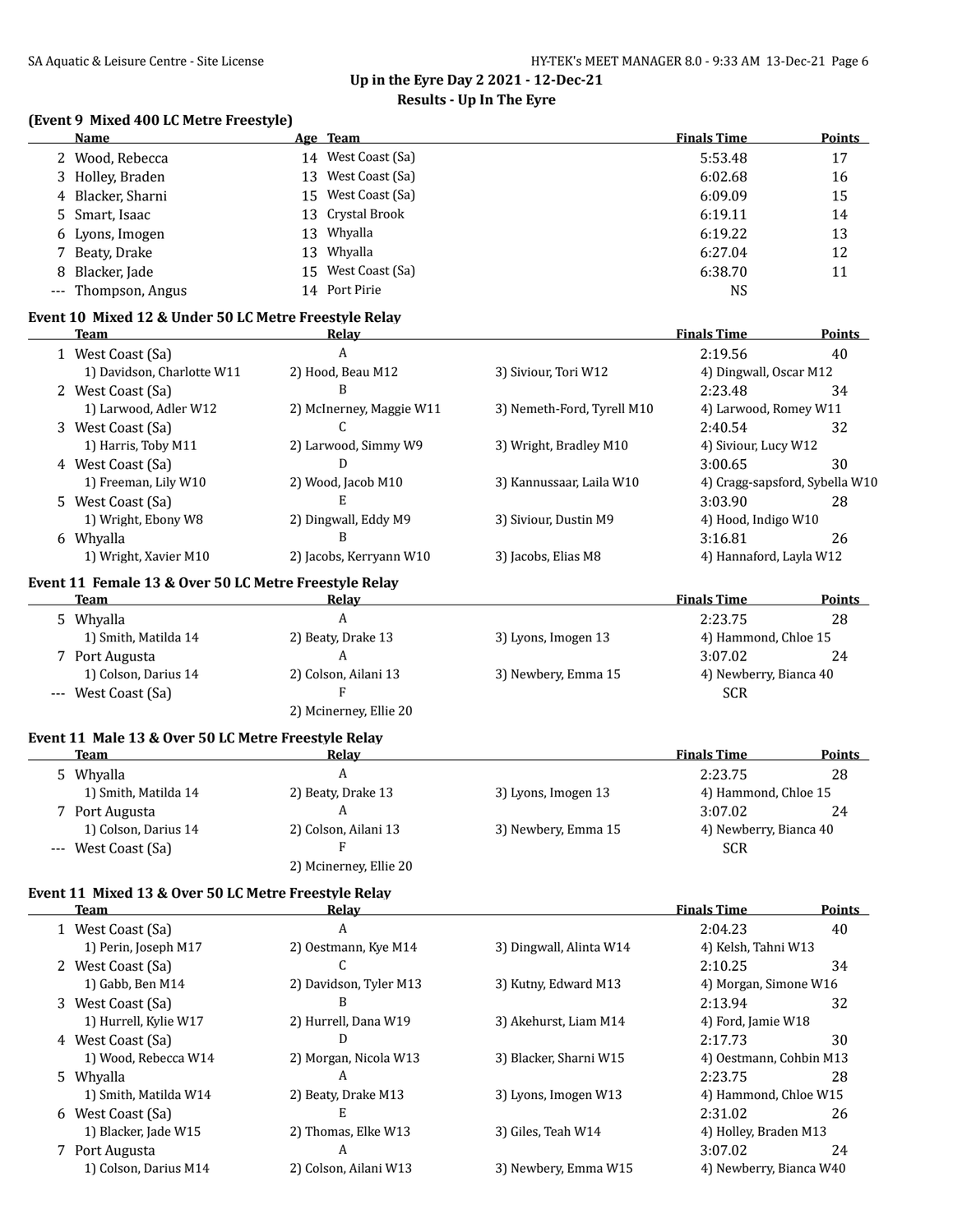|   |                                                                       | <b>Results - Up In The Eyre</b> |                    |               |
|---|-----------------------------------------------------------------------|---------------------------------|--------------------|---------------|
|   | (Event 11 Mixed 13 & Over 50 LC Metre Freestyle Relay)<br><b>Team</b> | Relay                           | <b>Finals Time</b> | <b>Points</b> |
|   | --- Port Augusta                                                      | B                               | X2:25.91           |               |
|   | --- West Coast (Sa)                                                   | $\overline{F}$                  | <b>SCR</b>         |               |
|   |                                                                       | 2) Mcinerney, Ellie W20         |                    |               |
|   | Event 12 Female 11-13 100 LC Metre Butterfly                          |                                 |                    |               |
|   | Name                                                                  | Age Team                        | <b>Finals Time</b> | Points        |
|   | 1 Kelsh, Tahni                                                        | 13 West Coast (Sa)              | 1:18.07            | 20            |
|   | 2 Larwood, Romey                                                      | 11 West Coast (Sa)              | 1:47.94            | 17            |
|   | Event 12 Female 14 & Over 100 LC Metre Butterfly<br>Name              | Age Team                        | <b>Finals Time</b> | <b>Points</b> |
|   | 1 Dingwall, Alinta                                                    | 14 West Coast (Sa)              | 1:15.70            | 20            |
|   | 2 Wood, Rebecca                                                       | 14 West Coast (Sa)              | 1:28.94            | 17            |
|   | 3 Ford, Jamie                                                         | 18 West Coast (Sa)              | 1:30.14            | 16            |
|   | --- Smart, Chloe                                                      | 22 Crystal Brook                | <b>SCR</b>         |               |
|   | Event 12 Male 11-13 100 LC Metre Butterfly                            |                                 |                    |               |
|   | <b>Name</b>                                                           | Age Team                        | <b>Finals Time</b> | <b>Points</b> |
|   | 1 Davidson, Tyler                                                     | 13 West Coast (Sa)              | 1:20.99            | 20            |
|   | 2 Kutny, Edward                                                       | 13 West Coast (Sa)              | 1:21.20            | 17            |
|   | 3 Dingwall, Oscar                                                     | 12 West Coast (Sa)              | 1:31.29            | 16            |
|   | Event 12 Male 14 & Over 100 LC Metre Butterfly                        |                                 |                    |               |
|   | <b>Name</b>                                                           | Age Team                        | <b>Finals Time</b> | <b>Points</b> |
|   | 1 Perin, Joseph                                                       | 17 West Coast (Sa)              | 1:18.60            | 20            |
|   | --- Smart, Max                                                        | 16 Crystal Brook                | <b>SCR</b>         |               |
|   | Event 13 Female 8 & Under 50 LC Metre Backstroke                      |                                 |                    |               |
|   | <b>Name</b><br><b>Example 2016</b> Age Team                           |                                 | <b>Finals Time</b> | <b>Points</b> |
|   | 1 Wright, Ebony                                                       | 8 West Coast (Sa)               | 1:00.92            | 20            |
|   | 2 Kannussaar, Evie                                                    | 8 West Coast (Sa)               | 1:09.60            | 17            |
|   | Event 13 Female 9-10 50 LC Metre Backstroke                           |                                 |                    |               |
|   | Name                                                                  | Age Team                        | <b>Finals Time</b> | <b>Points</b> |
|   | 1 Larwood, Simmy                                                      | 9 West Coast (Sa)               | 51.03              | 20            |
|   | 2 Freeman, Lily                                                       | 10 West Coast (Sa)              | 52.73              | 17            |
|   | 3 Cragg-sapsford, Sybella                                             | 10 West Coast (Sa)              | 54.04              | 16            |
|   | 4 Murray, Marcia                                                      | 10 Whvalla                      | 54.37              | 15            |
|   | 5 Kannussaar, Laila                                                   | 10 West Coast (Sa)              | 56.06              | 14            |
|   | 6 Hood, Indigo                                                        | 10 West Coast (Sa)              | 56.95              | 13            |
|   | 7 Jacobs, Kerryann                                                    | 10 Whyalla                      | 58.29              | 12            |
|   | 8 Smith, Eliza                                                        | 10 Starplex                     | 1:02.75            | 11            |
|   | 9 Acton, Elise<br>10 Thomas, Neve                                     | 9 Whyalla<br>10 West Coast (Sa) | 1:03.45            | 9<br>7        |
|   |                                                                       |                                 | 1:06.41            |               |
|   | Event 13 Male 8 & Under 50 LC Metre Backstroke<br>Name                | Age Team                        | <b>Finals Time</b> | <b>Points</b> |
|   | 1 Jacobs, Elias                                                       | 8 Whyalla                       | 1:14.26            | 20            |
|   |                                                                       |                                 |                    |               |
|   | Event 13 Male 9-10 50 LC Metre Backstroke<br>Name                     | <u>Age Team</u>                 | <b>Finals Time</b> | <b>Points</b> |
|   | 1 Nemeth-Ford, Tyrell                                                 | 10 West Coast (Sa)              | 46.09              | 20            |
|   | 2 Wright, Bradley                                                     | 10 West Coast (Sa)              | 50.39              | 17            |
|   | 3 Wright, Xavier                                                      | 10 Whyalla                      | 58.22              | 16            |
|   | 4 Siviour, Dustin                                                     | 9 West Coast (Sa)               | 59.15              | 15            |
|   | 5 Wood, Jacob                                                         | 10 West Coast (Sa)              | 59.71              | 14            |
| 6 | Dingwall, Eddy                                                        | 9 West Coast (Sa)               | 1:08.88            | 13            |
|   | 7 Couch, Marcus                                                       | 10 Jamestown                    | 1:13.62            | 12            |
|   |                                                                       |                                 |                    |               |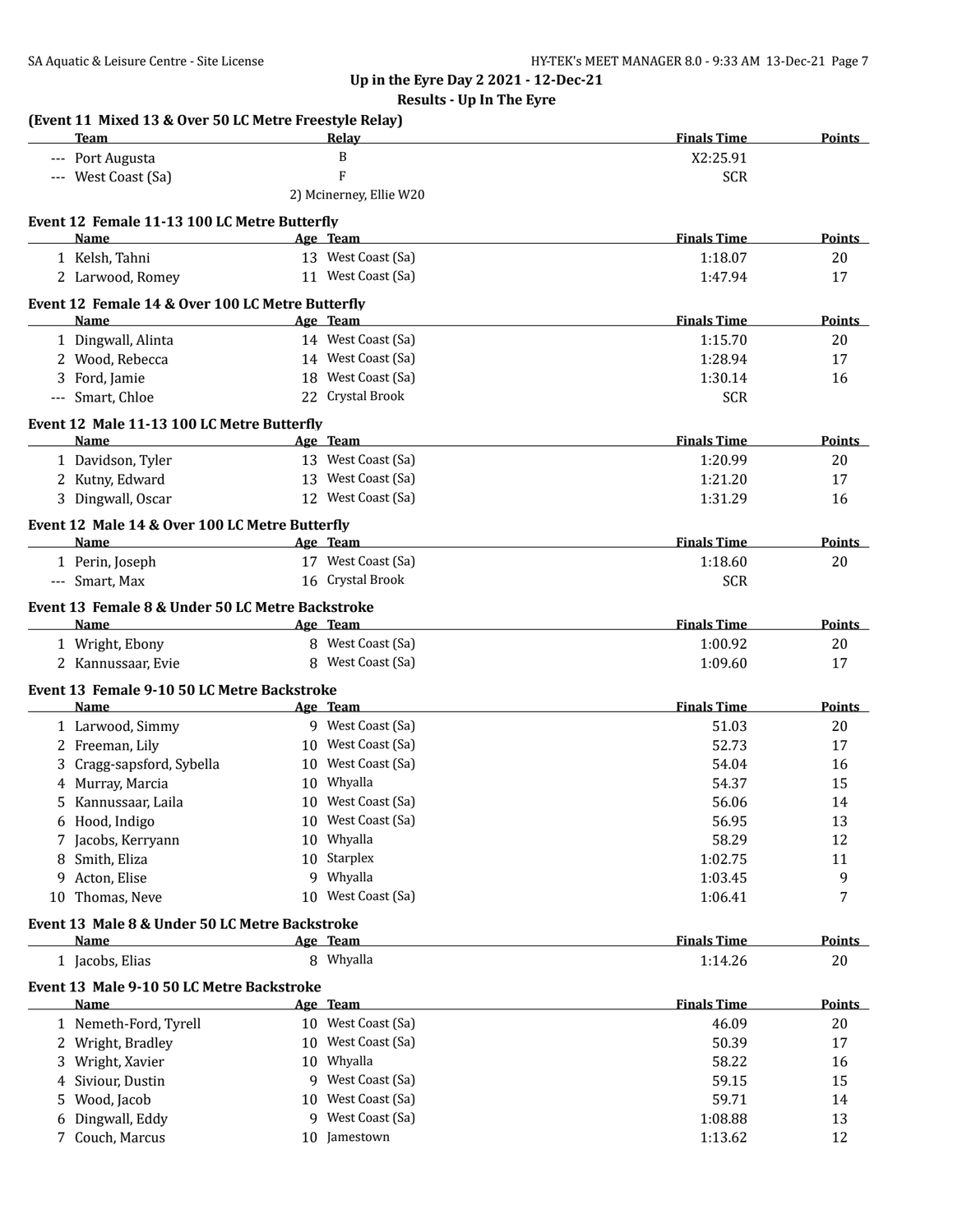| Event 14 Female 11-12 50 LC Metre Backstroke<br>Name        | Age Team                                             | <b>Finals Time</b> | Points        |
|-------------------------------------------------------------|------------------------------------------------------|--------------------|---------------|
| 1 Larwood, Romey                                            | 11 West Coast (Sa)                                   | 42.08              | 20            |
| 2 Davidson, Charlotte                                       | 11 West Coast (Sa)                                   | 43.47              | 17            |
| 3 Siviour, Lucy                                             | 12 West Coast (Sa)                                   | 44.23              | 16            |
| 4 Larwood, Adler                                            | 12 West Coast (Sa)                                   | 45.66              | 15            |
| Siviour, Tori<br>5                                          | 12 West Coast (Sa)                                   | 46.62              | 14            |
|                                                             | 12 Whyalla                                           |                    |               |
| 6 Hannaford, Layla                                          |                                                      | 47.44              | 13            |
| Event 14 Female 13-14 50 LC Metre Backstroke<br><b>Name</b> | Age Team                                             | <b>Finals Time</b> | <b>Points</b> |
| 1 Kelsh, Tahni                                              | 13 West Coast (Sa)                                   | 37.27              | 20            |
| 2 Hancock, Ruby                                             | 14 Port Augusta                                      | 39.28              | 17            |
| 3 Wood, Rebecca                                             | 14 West Coast (Sa)                                   | 42.28              | 16            |
| 4 Lyons, Imogen                                             | 13 Whyalla                                           | 44.11              | 15            |
| 5 Smith, Matilda                                            | 14 Whyalla                                           | 44.66              | 14            |
|                                                             |                                                      |                    |               |
| Event 14 Female 15 & Over 50 LC Metre Backstroke<br>Name    | Age Team                                             | <b>Finals Time</b> | Points        |
| 1 Wright, Nicol                                             | 46 West Coast (Sa)                                   | 34.08              | 20            |
| 2 Ford, Jamie                                               | 18 West Coast (Sa)                                   | 38.78              | 17            |
| 3 Blacker, Sharni                                           | 15 West Coast (Sa)                                   | 44.42              | 16            |
| 4 Eades, Alexandra                                          | 26 Whyalla                                           | 46.49              | 15            |
| 5 Blacker, Jade                                             | 15 West Coast (Sa)                                   | 47.06              | 14            |
| 6 Mcinerney, Ellie                                          | 20 West Coast (Sa)                                   | 53.06              | 13            |
| Newbery, Emma<br>7                                          | 15 Port Augusta                                      | 55.14              | 12            |
| Morgan, Simone                                              | 16 West Coast (Sa)                                   | <b>SCR</b>         |               |
| --- Hurrell, Kylie                                          | 17 West Coast (Sa)                                   | <b>SCR</b>         |               |
|                                                             |                                                      |                    |               |
| Event 14 Male 11-12 50 LC Metre Backstroke<br>Name          | Age Team                                             | <b>Finals Time</b> | Points        |
| 1 Hood, Beau                                                | 12 West Coast (Sa)                                   | 43.00              | 20            |
| 2 Dingwall, Oscar                                           | 12 West Coast (Sa)                                   | 43.34              | 17            |
| 3 Couch, Ryan                                               | 12 Jamestown                                         | 1:05.41            | 16            |
|                                                             |                                                      |                    |               |
| Event 14 Male 13-14 50 LC Metre Backstroke<br><b>Name</b>   | Age Team                                             | <b>Finals Time</b> | Points        |
| 1 Oestmann, Cohbin                                          | 13 West Coast (Sa)                                   | 37.23              | 20            |
| 2 Davidson, Tyler                                           | 13 West Coast (Sa)                                   | 37.45              | 17            |
| 3 Akehurst, Liam                                            | 14 West Coast (Sa)                                   | 39.98              | 16            |
| 4 Oestmann, Kye                                             | 14 West Coast (Sa)                                   | 40.97              | 15            |
| 5 Holley, Braden                                            | 13 West Coast (Sa)                                   | 42.31              | 14            |
| 6 Gabb, Ben                                                 | 14 West Coast (Sa)                                   | 42.66              | 13            |
| 7 Beaty, Drake                                              | 13 Whyalla                                           | 48.24              | 12            |
| Smart, Isaac<br>$---$                                       | 13 Crystal Brook                                     | <b>NS</b>          |               |
| Thompson, Angus<br>$---$                                    | 14 Port Pirie                                        | <b>NS</b>          |               |
| Event 14 Male 15 & Over 50 LC Metre Backstroke              |                                                      |                    |               |
| <u>Name</u>                                                 | Age Team                                             | <b>Finals Time</b> | <b>Points</b> |
| 1 Weatherley, Joshua                                        | 21 Clare                                             | 33.19              | 20            |
| 2 Perin, Joseph                                             | 17 West Coast (Sa)                                   | 37.15              | 17            |
| 3 Smart, Max                                                | 16 Crystal Brook                                     | 37.17              | 16            |
| 4 Hancock, Mitch                                            | 48 Port Augusta                                      | 44.48              | 15            |
|                                                             | Event 15 Female 12 & Under 200 LC Metre Breaststroke |                    |               |
|                                                             |                                                      |                    |               |
| Name                                                        | Age Team                                             | <b>Finals Time</b> | <b>Points</b> |
| 1 Siviour, Lucy                                             | 12 West Coast (Sa)                                   | 3:46.64            | 20            |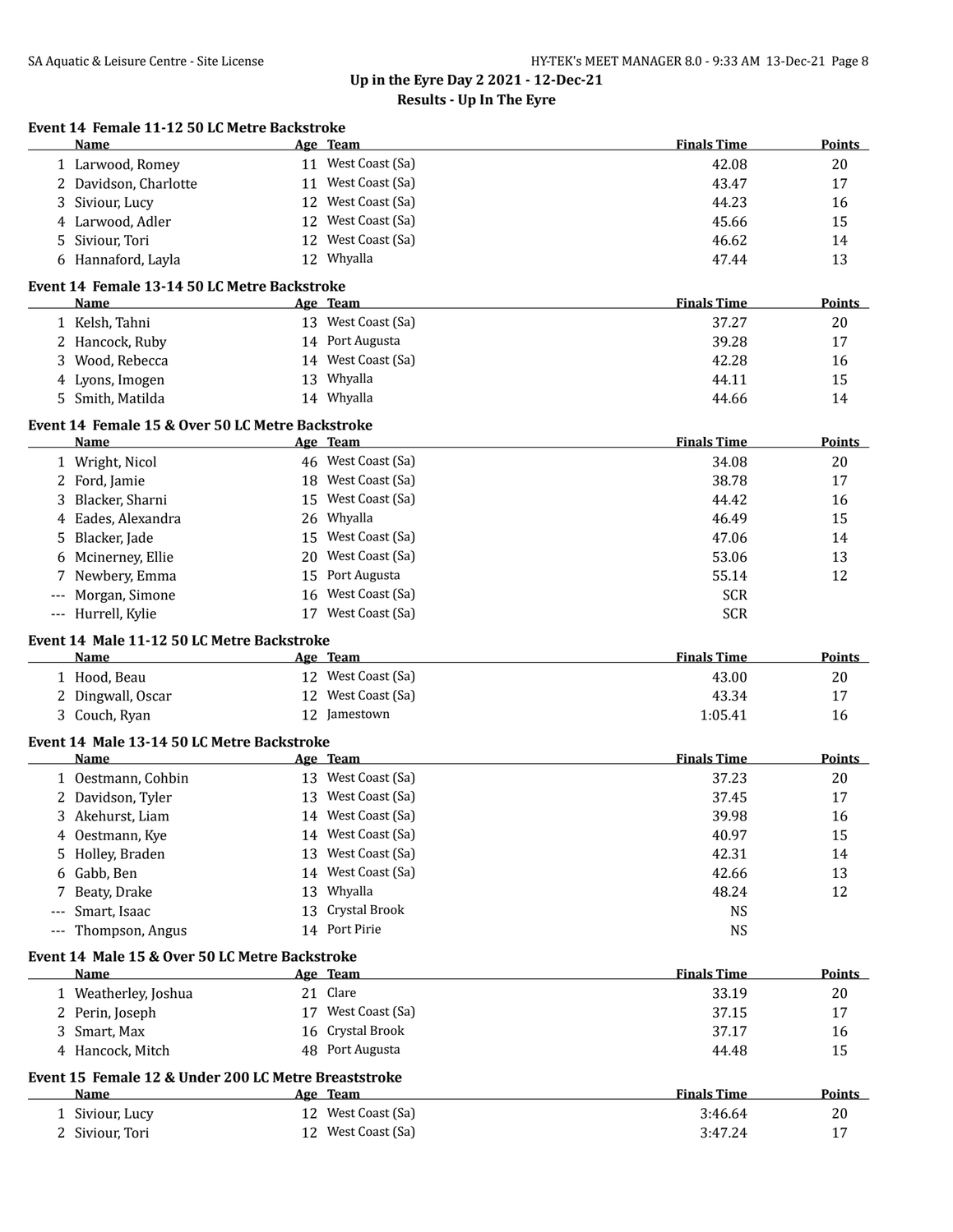|       | Event 15 Female 13 & Over 200 LC Metre Breaststroke<br>Name |    | Age Team                                 | <b>Finals Time</b> | Points        |
|-------|-------------------------------------------------------------|----|------------------------------------------|--------------------|---------------|
|       | 1 Hurrell, Kylie                                            |    | 17 West Coast (Sa)                       | 3:07.63            | 20            |
|       | *2 Wood, Rebecca                                            |    | 14 West Coast (Sa)                       | 3:34.00            | 16.50         |
| *2    | Giles, Teah                                                 |    | 14 West Coast (Sa)                       | 3:34.00            | 16.50         |
| 4     | Thomas, Elke                                                |    | 13 West Coast (Sa)                       | 3:44.81            | 15            |
|       | --- Fettke, Ella                                            |    | 15 Gawler                                | <b>NS</b>          |               |
|       | Event 15 Male 12 & Under 200 LC Metre Breaststroke          |    |                                          |                    |               |
|       | Name                                                        |    | Age Team                                 | <b>Finals Time</b> | Points        |
|       | 1 Harris, Toby                                              |    | 11 West Coast (Sa)                       | 3:44.86            | 20            |
|       | --- Freebairn, Lachlan<br>Non-simultaneous arms             |    | 12 Port Augusta                          | DQ                 |               |
|       | Event 15 Male 13 & Over 200 LC Metre Breaststroke           |    |                                          |                    |               |
|       | Name                                                        |    | Age Team                                 | <b>Finals Time</b> | Points        |
|       | 1 Akehurst, Liam                                            |    | 14 West Coast (Sa)                       | 3:14.79            | 20            |
|       | 2 Oestmann, Cohbin                                          |    | 13 West Coast (Sa)                       | 3:34.24            | 17            |
|       | 3 Freebairn, Connor                                         |    | 17 Port Augusta                          | 4:05.48            | 16            |
| $---$ | Oestmann, Kye                                               |    | 14 West Coast (Sa)<br>17 West Coast (Sa) | <b>NS</b>          |               |
|       | --- Perin, Joseph                                           |    |                                          | <b>SCR</b>         |               |
|       | Event 16 Female 10 & Under 100 LC Metre Freestyle<br>Name   |    | Age Team                                 | <b>Finals Time</b> | <b>Points</b> |
|       | 1 Murray, Marcia                                            |    | 10 Whyalla                               | 1:31.97            | 20            |
|       | 2 Larwood, Simmy                                            |    | 9 West Coast (Sa)                        | 1:40.46            | 17            |
| 3     | Cragg-sapsford, Sybella                                     |    | 10 West Coast (Sa)                       | 1:42.60            | 16            |
| 4     | Thomas, Neve                                                |    | 10 West Coast (Sa)                       | 1:43.72            | 15            |
| 5     | Wright, Ebony                                               |    | 8 West Coast (Sa)                        | 1:44.67            | 14            |
| 6     | Kannussaar, Laila                                           |    | 10 West Coast (Sa)                       | 1:58.02            | 13            |
|       | Event 16 Female 11-13 100 LC Metre Freestyle                |    |                                          |                    |               |
|       | Name                                                        |    | Age Team                                 | <b>Finals Time</b> | <b>Points</b> |
|       | 1 Kelsh, Tahni                                              |    | 13 West Coast (Sa)                       | 1:09.06            | 20            |
|       | 2 Davidson, Charlotte                                       |    | 11 West Coast (Sa)                       | 1:18.50            | 17            |
|       | 3 Larwood, Adler                                            |    | 12 West Coast (Sa)                       | 1:21.63            | 16            |
| 4     | Larwood, Romey                                              |    | 11 West Coast (Sa)                       | 1:22.78            | 15            |
| 5     | Siviour, Lucy                                               |    | 12 West Coast (Sa)                       | 1:23.02            | 14            |
| 6     | Lyons, Imogen                                               |    | 13 Whyalla                               | 1:23.93            | 13            |
|       | 7 Siviour, Tori                                             |    | 12 West Coast (Sa)                       | 1:26.43            | 12            |
|       | McInerney, Maggie                                           |    | 11 West Coast (Sa)                       | 1:28.72            | 11            |
| 9.    | Hook, Ruby                                                  |    | 12 Crystal Brook                         | 1:31.50            | 9             |
| 10    | Thomas, Elke                                                | 13 | West Coast (Sa)                          | 1:35.10            | 7             |
| 11    | Colson, Ailani                                              |    | 13 Port Augusta                          | 1:39.92            | 6             |
|       | --- Hannaford, Layla                                        |    | 12 Whyalla                               | <b>SCR</b>         |               |
|       | Event 16 Female 14 & Over 100 LC Metre Freestyle<br>Name    |    | Age Team                                 | <b>Finals Time</b> | <b>Points</b> |
|       | 1 Wright, Nicol                                             |    | 46 West Coast (Sa)                       | 1:07.50            | 20            |
| 2     | Hurrell, Dana                                               |    | 19 West Coast (Sa)                       | 1:10.64            | 17            |
| 3     | Smart, Chloe                                                | 22 | Crystal Brook                            | 1:11.17            | 16            |
| 4     | Smith, Matilda                                              |    | 14 Whyalla                               | 1:19.50            | 15            |
| 5     | Blacker, Jade                                               | 15 | West Coast (Sa)                          | 1:19.68            | 14            |
| 6     | Blacker, Sharni                                             | 15 | West Coast (Sa)                          | 1:20.52            | 13            |
| 7     | Giles, Teah                                                 | 14 | West Coast (Sa)                          | 1:22.88            | 12            |
| 8     | Eades, Alexandra                                            |    | 26 Whyalla                               | 1:29.33            | 11            |
| 9     | Newbery, Emma                                               | 15 | Port Augusta                             | 1:32.90            | 9             |
|       |                                                             |    |                                          |                    |               |
|       | Wood, Rebecca                                               |    | 14 West Coast (Sa)                       | <b>NS</b>          |               |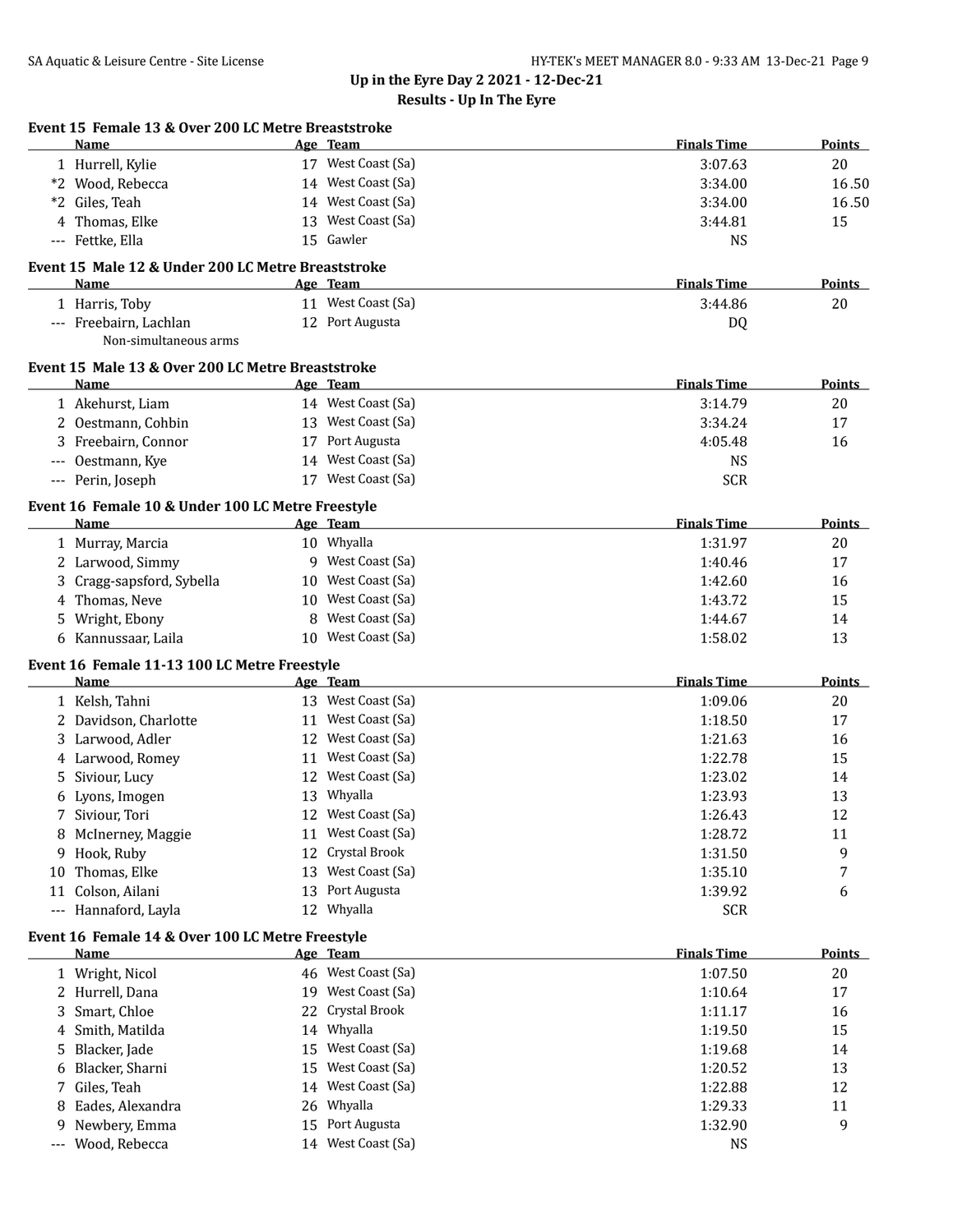| Event 16 Male 10 & Under 100 LC Metre Freestyle<br>Name              | Age Team        |                    | <b>Finals Time</b>               | Points        |
|----------------------------------------------------------------------|-----------------|--------------------|----------------------------------|---------------|
| 1 Nemeth-Ford, Tyrell                                                |                 | 10 West Coast (Sa) | 1:18.13                          | 20            |
| 2 Wright, Bradley                                                    |                 | 10 West Coast (Sa) | 1:32.66                          | 17            |
| Siviour, Dustin<br>3                                                 |                 | 9 West Coast (Sa)  | 1:36.65                          | 16            |
| Wright, Xavier<br>4                                                  | 10              | Whyalla            | 1:38.53                          | 15            |
| Wood, Jacob<br>5                                                     |                 | 10 West Coast (Sa) | 1:54.64                          | 14            |
| Dingwall, Eddy<br>6                                                  |                 | 9 West Coast (Sa)  | 2:01.85                          | 13            |
| Event 16 Male 11-13 100 LC Metre Freestyle                           |                 |                    |                                  |               |
| <b>Name</b>                                                          | <u>Age Team</u> |                    | <b>Finals Time</b>               | Points        |
| 1 Davidson, Tyler                                                    |                 | 13 West Coast (Sa) | 1:09.26                          | 20            |
| 2 Kutny, Edward                                                      |                 | 13 West Coast (Sa) | 1:15.68                          | 17            |
| Dingwall, Oscar<br>3                                                 |                 | 12 West Coast (Sa) | 1:16.69                          | 16            |
| Hood, Beau<br>4                                                      |                 | 12 West Coast (Sa) | 1:21.06                          | 15            |
| Beaty, Drake<br>5                                                    |                 | 13 Whyalla         | 1:23.61                          | 14            |
| Smart, Isaac<br>6                                                    |                 | 13 Crystal Brook   | 1:24.16                          | 13            |
| 32.74                                                                | 1:24.16 (51.42) |                    |                                  |               |
| 7 Couch, Ryan                                                        |                 | 12 Jamestown       | 1:52.62                          | 12            |
| Event 16 Male 14 & Over 100 LC Metre Freestyle                       |                 |                    |                                  |               |
| <b>Name</b>                                                          | Age Team        |                    | <b>Finals Time</b>               | Points        |
| 1 Weatherley, Joshua                                                 | 21 Clare        |                    | 1:03.37                          | 20            |
| 2 Smart, Max                                                         |                 | 16 Crystal Brook   | 1:05.74                          | 17            |
| Perin, Joseph<br>3                                                   |                 | 17 West Coast (Sa) | 1:07.69                          | 16            |
| Oestmann, Kye<br>4                                                   |                 | 14 West Coast (Sa) | 1:11.12                          | 15            |
| Colson, Darius<br>5                                                  |                 | 14 Port Augusta    | 1:39.65                          | 14            |
| --- Thompson, Angus                                                  |                 | 14 Port Pirie      | <b>NS</b>                        |               |
| Event 17 Mixed 800 LC Metre Freestyle                                |                 |                    |                                  |               |
| Name                                                                 | Age Team        |                    | <b>Finals Time</b>               | Points        |
| 1 Dingwall, Alinta                                                   |                 | 14 West Coast (Sa) | 10:25.05                         | 20            |
| Hammond, Chloe<br>2                                                  |                 | 15 Whyalla         | 11:27.55                         | 17            |
| 3<br>Ford, Jamie                                                     | 18              | West Coast (Sa)    | 12:18.91                         | 16            |
| Hancock, Ruby                                                        |                 | 14 Port Augusta    | <b>SCR</b>                       |               |
| --- Wood, Rebecca                                                    |                 | 14 West Coast (Sa) | <b>SCR</b>                       |               |
| Event 18 Mixed 1500 LC Metre Freestyle                               |                 |                    |                                  |               |
| Name                                                                 | Age Team        |                    | <b>Finals Time</b>               | <b>Points</b> |
| 1 Smith, Jarrad                                                      |                 | 14 Starplex        | 20:58.32                         | 20            |
| Event 19 Female 12 & Under 200 LC Metre Butterfly                    |                 |                    |                                  |               |
| Name<br>--- Larwood, Romey                                           | Age Team        | 11 West Coast (Sa) | <b>Finals Time</b><br><b>SCR</b> | <b>Points</b> |
| Event 20 Female 10 & Under 100 LC Metre Backstroke                   |                 |                    |                                  |               |
| Name                                                                 | Age Team        |                    | <b>Finals Time</b>               | Points        |
| 1 Hood, Indigo                                                       |                 | 10 West Coast (Sa) | 1:51.08                          | 20            |
| 2 Larwood, Simmy                                                     |                 | 9 West Coast (Sa)  | 1:59.13                          | 17            |
| Wright, Ebony<br>3                                                   | 8               | West Coast (Sa)    | 2:03.00                          | 16            |
| Kannussaar, Laila<br>4                                               |                 | 10 West Coast (Sa) | 2:12.95                          | 15            |
| Acton, Elise<br>5                                                    | 9               | Whyalla            | 2:18.44                          | 14            |
| Kannussaar, Evie                                                     | 8               | West Coast (Sa)    | 2:32.13                          | 13            |
| 6                                                                    |                 | 10 West Coast (Sa) |                                  |               |
| Cragg-sapsford, Sybella<br>Delay initiating turn after past vertical |                 |                    | DQ                               |               |
| Event 20 Female 11-13 100 LC Metre Backstroke                        |                 |                    |                                  |               |
| Name                                                                 | Age Team        |                    | <b>Finals Time</b>               | Points        |
| 1 Kelsh, Tahni                                                       |                 | 13 West Coast (Sa) | 1:22.09                          | 20            |
|                                                                      |                 |                    |                                  |               |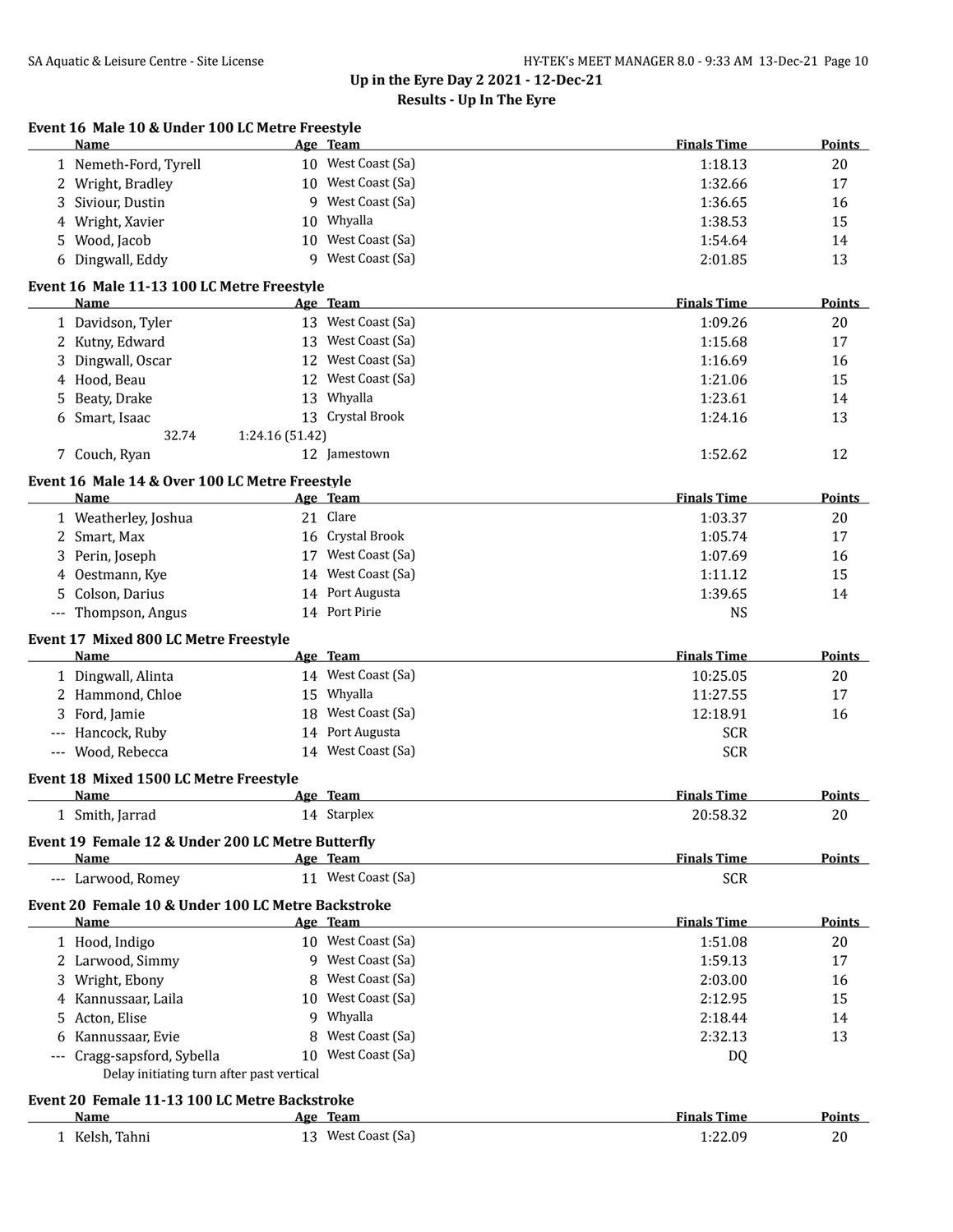| (Event 20 Female 11-13 100 LC Metre Backstroke)<br>Name  | Age Team           | <b>Finals Time</b> | Points        |
|----------------------------------------------------------|--------------------|--------------------|---------------|
| 2 Larwood, Romey                                         | 11 West Coast (Sa) | 1:32.01            | 17            |
| 3 Davidson, Charlotte                                    | 11 West Coast (Sa) | 1:34.56            | 16            |
| 4 Morgan, Nicola                                         | 13 West Coast (Sa) | 1:41.00            | 15            |
| 5 Larwood, Adler                                         | 12 West Coast (Sa) | 1:41.16            | 14            |
| 6 McInerney, Maggie                                      | 11 West Coast (Sa) | 1:42.07            | 13            |
| Event 20 Female 14 & Over 100 LC Metre Backstroke        |                    |                    |               |
| Name                                                     | Age Team           | <b>Finals Time</b> | <b>Points</b> |
| 1 Wright, Nicol                                          | 46 West Coast (Sa) | 1:16.01            | 20            |
| 2 Hancock, Ruby                                          | 14 Port Augusta    | 1:29.46            | 17            |
| 3 Wood, Rebecca                                          | 14 West Coast (Sa) | 1:31.36            | 16            |
| 4 Ford, Jamie                                            | 18 West Coast (Sa) | 1:35.64            | 15            |
| 5 Smith, Matilda                                         | 14 Whyalla         | 1:36.81            | 14            |
| 6 Blacker, Sharni                                        | 15 West Coast (Sa) | 1:37.88            | 13            |
| 7 Eades, Alexandra                                       | 26 Whyalla         | 1:48.81            | 12            |
| --- Hurrell, Kylie                                       | 17 West Coast (Sa) | <b>NS</b>          |               |
| Event 20 Male 10 & Under 100 LC Metre Backstroke         |                    |                    |               |
| Name                                                     | Age Team           | <b>Finals Time</b> | <b>Points</b> |
| 1 Nemeth-Ford, Tyrell                                    | 10 West Coast (Sa) | 1:40.81            | 20            |
| 2 Wright, Xavier                                         | 10 Whyalla         | 2:15.23            | 17            |
| --- Wright, Bradley<br>Delay initiating arm pull at turn | 10 West Coast (Sa) | DQ                 |               |
| Event 20 Male 11-13 100 LC Metre Backstroke              |                    |                    |               |
| <b>Name</b>                                              | Age Team           | <b>Finals Time</b> | Points        |
| 1 Davidson, Tyler                                        | 13 West Coast (Sa) | 1:22.34            | 20            |
| 2 Hood, Beau                                             | 12 West Coast (Sa) | 1:35.16            | 17            |
| 3 Beaty, Drake                                           | 13 Whyalla         | 1:42.91            | 16            |
| 4 Harris, Toby                                           | 11 West Coast (Sa) | 1:43.05            | 15            |
| --- Oestmann, Cohbin                                     | 13 West Coast (Sa) | DQ                 |               |
| Delay initiating arm pull at turn<br>--- Hammond, Jack   | 11 Whyalla         | <b>SCR</b>         |               |
| Event 20 Male 14 & Over 100 LC Metre Backstroke          |                    |                    |               |
| Name                                                     | Age Team           | <b>Finals Time</b> | <b>Points</b> |
| 1 Perin, Joseph                                          | 17 West Coast (Sa) | 1:22.32            | 20            |
| --- Gabb. Ben                                            | 14 West Coast (Sa) | <b>NS</b>          |               |
| --- Thompson, Angus                                      | 14 Port Pirie      | <b>NS</b>          |               |
| Event 21 Female 8 & Under 50 LC Metre Breaststroke       |                    |                    |               |
| <u>Name</u>                                              | Age Team           | <b>Finals Time</b> | <b>Points</b> |
| 1 Wright, Ebony                                          | 8 West Coast (Sa)  | 1:03.12            | 20            |
| 2 Kannussaar, Evie                                       | 8 West Coast (Sa)  | 1:18.52            | 17            |
| Event 21 Female 9-10 50 LC Metre Breaststroke            |                    |                    |               |
| Name                                                     | Age Team           | <b>Finals Time</b> | <b>Points</b> |
| 1 Larwood, Simmy                                         | 9 West Coast (Sa)  | 58.02              | 20            |
| 2 Hood, Indigo                                           | 10 West Coast (Sa) | 59.84              | 17            |
| 3 Freeman, Lily                                          | 10 West Coast (Sa) | 1:01.44            | 16            |
| 4 Thomas, Neve                                           | 10 West Coast (Sa) | 1:01.80            | 15            |
| 5 Smith, Eliza                                           | 10 Starplex        | 1:04.69            | 14            |
| 6 Cragg-sapsford, Sybella                                | 10 West Coast (Sa) | 1:12.37            | 13            |
| 7 Kannussaar, Laila                                      | 10 West Coast (Sa) | 1:17.92            | 12            |
| 8 Acton, Elise                                           | 9 Whyalla          | 1:19.57            | 11            |
| 9 Murray, Marcia                                         | 10 Whyalla         | 1:27.78            | 9             |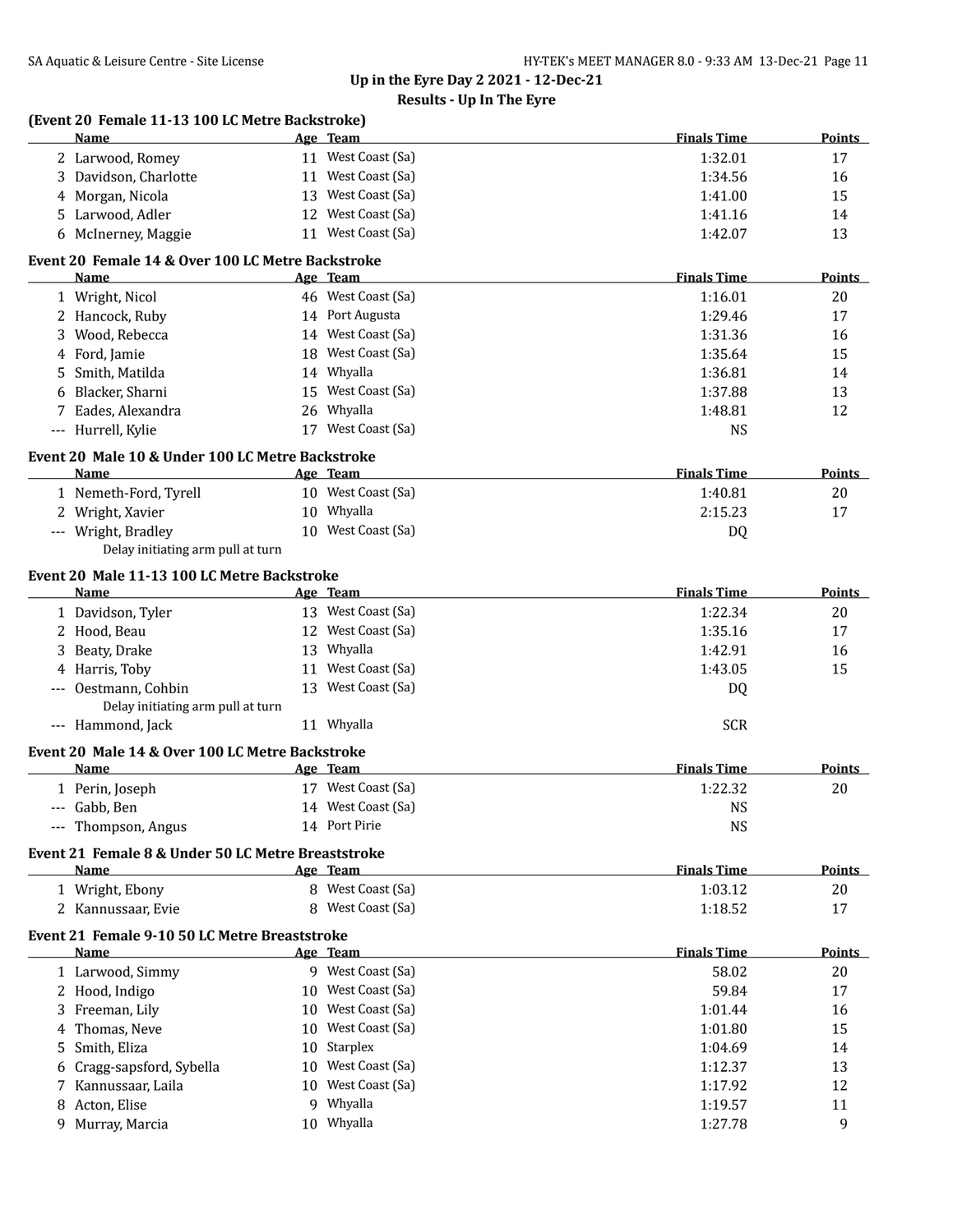| Event 21 Male 9-10 50 LC Metre Breaststroke |         |  |  |                       |  |
|---------------------------------------------|---------|--|--|-----------------------|--|
|                                             | $N = 0$ |  |  | $\Lambda_{\infty}$ T. |  |

|    | Name                                                          |    | Age Team           | <b>Finals Time</b> | <b>Points</b> |
|----|---------------------------------------------------------------|----|--------------------|--------------------|---------------|
|    | 1 Nemeth-Ford, Tyrell                                         |    | 10 West Coast (Sa) | 56.38              | 20            |
| 2  | Wright, Bradley                                               | 10 | West Coast (Sa)    | 56.67              | 17            |
| 3  | Siviour, Dustin                                               | 9  | West Coast (Sa)    | 56.70              | 16            |
| 4  | Couch, Marcus                                                 | 10 | Jamestown          | 1:03.38            | 15            |
| 5  | Wright, Xavier                                                | 10 | Whyalla            | 1:03.68            | 14            |
| 6  | Dingwall, Eddy                                                | 9  | West Coast (Sa)    | 1:11.46            | 13            |
|    | 7 Wood, Jacob                                                 | 10 | West Coast (Sa)    | 1:13.43            | 12            |
|    | Event 22 Female 11-12 50 LC Metre Breaststroke                |    |                    |                    |               |
|    | Name                                                          |    | <u>Age Team</u>    | <b>Finals Time</b> | <b>Points</b> |
|    | 1 Davidson, Charlotte                                         |    | 11 West Coast (Sa) | 48.15              | 20            |
| 2  | Siviour, Tori                                                 |    | 12 West Coast (Sa) | 48.45              | 17            |
| 3  | Siviour, Lucy                                                 |    | 12 West Coast (Sa) | 48.89              | 16            |
| 4  | Hook, Ruby                                                    | 12 | Crystal Brook      | 49.77              | 15            |
| 5  | McInerney, Maggie                                             | 11 | West Coast (Sa)    | 50.48              | 14            |
| 6  | Larwood, Adler                                                |    | 12 West Coast (Sa) | 50.93              | 13            |
|    | 7 Larwood, Romey                                              |    | 11 West Coast (Sa) | 51.16              | 12            |
|    | 8 Hannaford, Layla                                            |    | 12 Whyalla         | 56.31              | 11            |
|    |                                                               |    |                    |                    |               |
|    | Event 22 Female 13-14 50 LC Metre Breaststroke<br><b>Name</b> |    | Age Team           | <b>Finals Time</b> | <b>Points</b> |
|    | 1 Dingwall, Alinta                                            |    | 14 West Coast (Sa) | 39.45              | 20            |
|    | 2 Wood, Rebecca                                               |    | 14 West Coast (Sa) | 47.02              | 17            |
| 3  | Giles, Teah                                                   |    | 14 West Coast (Sa) | 47.68              | 16            |
| 4  | Lyons, Imogen                                                 | 13 | Whyalla            | 47.99              | 15            |
| 5. | Thomas, Elke                                                  | 13 | West Coast (Sa)    | 48.36              | 14            |
|    | 6 Colson, Ailani                                              |    | 13 Port Augusta    | 56.30              | 13            |
|    | Event 22 Female 15 & Over 50 LC Metre Breaststroke            |    |                    |                    |               |
|    | <b>Name</b>                                                   |    | Age Team           | <b>Finals Time</b> | <b>Points</b> |
|    | 1 Hurrell, Dana                                               |    | 19 West Coast (Sa) | 38.91              | 20            |
| 2  | Morgan, Simone                                                |    | 16 West Coast (Sa) | 43.81              | 17            |
| 3  | Ford, Jamie                                                   |    | 18 West Coast (Sa) | 46.46              | 16            |
| 4  | Newbery, Emma                                                 | 15 | Port Augusta       | 54.21              | 15            |
|    | Blacker, Sharni                                               |    | 15 West Coast (Sa) | 57.37              | 14            |
|    | Hurrell, Kylie                                                | 17 | West Coast (Sa)    | <b>NS</b>          |               |
|    | --- Blacker, Jade                                             |    | 15 West Coast (Sa) | <b>NS</b>          |               |
|    |                                                               |    |                    |                    |               |
|    | Event 22 Male 11-12 50 LC Metre Breaststroke<br><u>Name</u>   |    | Age Team           | <b>Finals Time</b> | Points        |
|    | 1 Dingwall, Oscar                                             |    | 12 West Coast (Sa) | 42.50              | 20            |
|    | 2 Harris, Toby                                                |    | 11 West Coast (Sa) | 47.74              | 17            |
| 3  | Hood, Beau                                                    |    | 12 West Coast (Sa) | 48.45              | 16            |
| 4  | Freebairn, Lachlan                                            |    | 12 Port Augusta    | 51.25              | 15            |
| 5  | Couch, Ryan                                                   |    | 12 Jamestown       | 56.16              | 14            |
|    | Hammond, Jack                                                 |    | 11 Whyalla         | NS                 |               |
|    |                                                               |    |                    |                    |               |
|    | Event 22 Male 13-14 50 LC Metre Breaststroke<br>Name          |    | Age Team           | <b>Finals Time</b> | <b>Points</b> |
|    | 1 Oestmann, Kye                                               |    | 14 West Coast (Sa) | 38.92              | 20            |
|    | 2 Akehurst, Liam                                              |    | 14 West Coast (Sa) | 41.23              | 17            |
| 3  | Smith, Jarrad                                                 |    | 14 Starplex        | 42.85              | 16            |
| 4  | Davidson, Tyler                                               | 13 | West Coast (Sa)    | 45.07              | 15            |
| 5  | Oestmann, Cohbin                                              | 13 | West Coast (Sa)    | 45.20              | 14            |
| 6  | Smart, Isaac                                                  | 13 | Crystal Brook      | 46.27              | 13            |
|    | 7 Kutny, Edward                                               |    | 13 West Coast (Sa) | 47.81              | 12            |
|    |                                                               |    |                    |                    |               |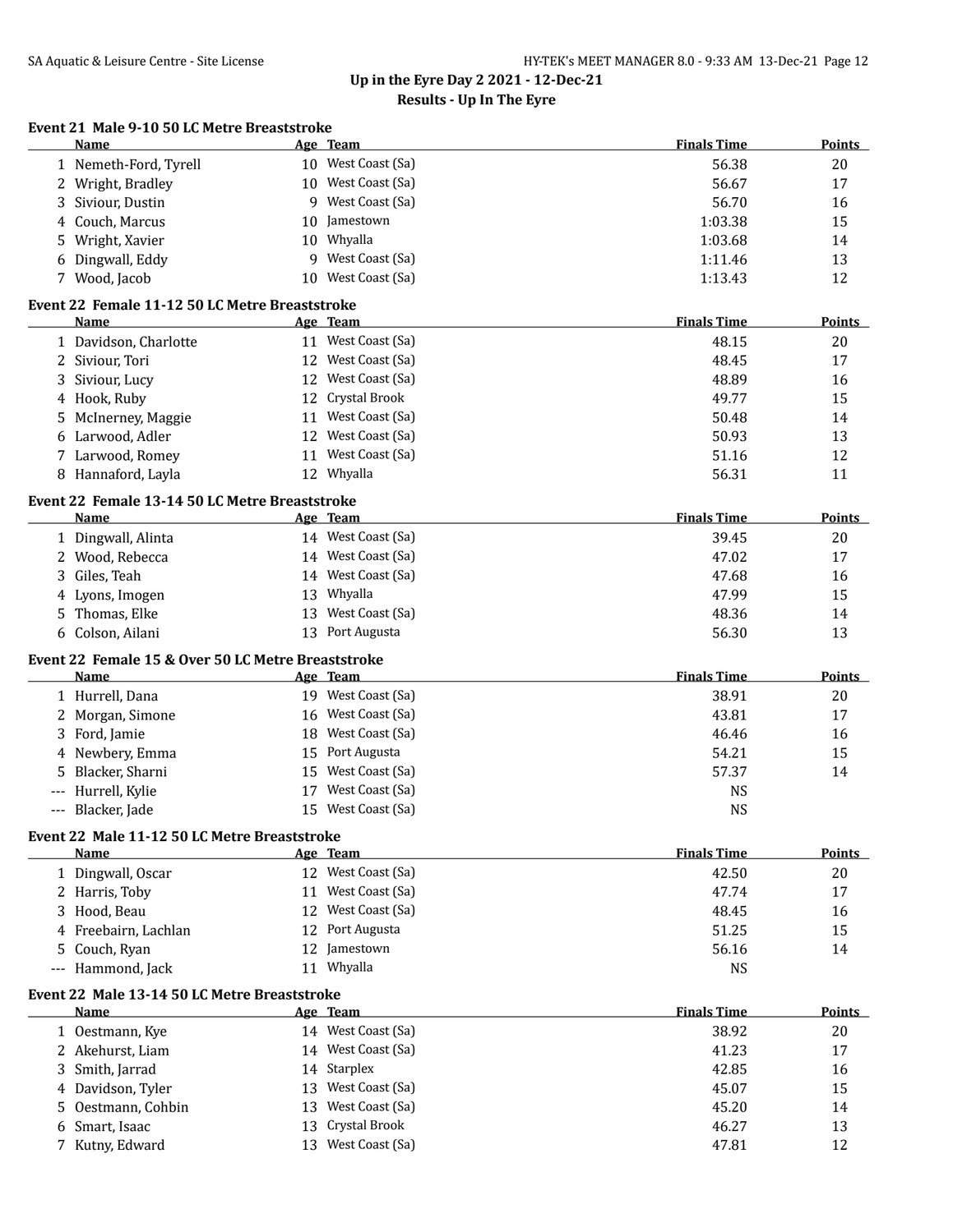| Name                                                     | Age Team                       |                            | <b>Finals Time</b>         | Points        |
|----------------------------------------------------------|--------------------------------|----------------------------|----------------------------|---------------|
| 8 Holley, Braden                                         | 13 West Coast (Sa)             |                            | 49.05                      | 11            |
| 9 Colson, Darius                                         | 14 Port Augusta                |                            | 56.74                      | 9             |
| --- Thompson, Angus                                      | 14 Port Pirie                  |                            | <b>NS</b>                  |               |
|                                                          |                                |                            |                            |               |
| Event 22 Male 15 & Over 50 LC Metre Breaststroke<br>Name | Age Team                       |                            | <b>Finals Time</b>         | <b>Points</b> |
| 1 Perin, Joseph                                          | 17 West Coast (Sa)             |                            | 38.12                      | 20            |
| 2 Weatherley, Joshua                                     | 21 Clare                       |                            | 38.57                      | 17            |
| 3 Smart, Max                                             | 16 Crystal Brook               |                            | 40.84                      | 16            |
| 4 Acton, Adam                                            | 41 Whyalla                     |                            | 45.53                      | 15            |
| 5 Freebairn, Connor                                      | 17 Port Augusta                |                            | 46.27                      | 14            |
| 6 Hancock, Mitch                                         | 48 Port Augusta                |                            | 53.05                      | 13            |
|                                                          |                                |                            |                            |               |
| Event 23 Female 12 & Under 200 LC Metre Freestyle        |                                |                            |                            |               |
| Name                                                     | Age Team                       |                            | <b>Finals Time</b>         | <b>Points</b> |
| 1 Larwood, Adler                                         | 12 West Coast (Sa)             |                            | 2:58.55                    | 20            |
| 2 Davidson, Charlotte                                    | 11 West Coast (Sa)             |                            | 3:05.48                    | 17            |
| Event 23 Female 13 & Over 200 LC Metre Freestyle         |                                |                            |                            |               |
| Name                                                     | <u>Age Team</u>                |                            | <b>Finals Time</b>         | Points        |
| 1 Dingwall, Alinta                                       | 14 West Coast (Sa)             |                            | 2:22.48                    | 20            |
| 2 Kelsh, Tahni                                           | 13 West Coast (Sa)             |                            | 2:29.45                    | 17            |
| 3 Smart, Chloe                                           | 22 Crystal Brook               |                            | 2:37.18                    | 16            |
| 4 Hurrell, Dana                                          | 19 West Coast (Sa)             |                            | 2:42.53                    | 15            |
| 5 Wood, Rebecca                                          | 14 West Coast (Sa)             |                            | 2:47.24                    | 14            |
| 6 Morgan, Simone                                         | 16 West Coast (Sa)             |                            | 2:50.13                    | 13            |
| 7 Blacker, Jade                                          | 15 West Coast (Sa)             |                            | 2:56.30                    | 12            |
| 8 Giles, Teah                                            | 14 West Coast (Sa)             |                            | 3:03.39                    | 11            |
| Eades, Alexandra<br>9                                    | 26 Whyalla                     |                            | 3:15.17                    | 9             |
| 10 Thomas, Elke                                          | 13 West Coast (Sa)             |                            | 3:17.16                    | 7             |
| 11 Mcinerney, Ellie                                      | 20 West Coast (Sa)             |                            | 3:18.74                    | 6             |
| Event 23 Male 12 & Under 200 LC Metre Freestyle          |                                |                            |                            |               |
| Name                                                     | Age Team                       |                            | <b>Finals Time</b>         | <b>Points</b> |
| 1 Dingwall, Oscar                                        | 12 West Coast (Sa)             |                            | 2:44.38                    | 20            |
| 2 Nemeth-Ford, Tyrell                                    | 10 West Coast (Sa)             |                            | 2:51.34                    | 17            |
| 3 Harris, Toby                                           | 11 West Coast (Sa)             |                            | 3:12.94                    | 16            |
| 4 Wright, Bradley                                        | 10 West Coast (Sa)             |                            | 3:19.99                    | 15            |
| 5 Freebairn, Lachlan                                     | 12 Port Augusta                |                            | 3:22.06                    | 14            |
| --- Wood, Jacob                                          | 10 West Coast (Sa)             |                            | <b>NS</b>                  |               |
|                                                          |                                |                            |                            |               |
| Event 23 Male 13 & Over 200 LC Metre Freestyle<br>Name   |                                |                            | <b>Finals Time</b>         | <b>Points</b> |
| 1 Davidson, Tyler                                        | Age Team<br>13 West Coast (Sa) |                            | 2:35.06                    |               |
|                                                          | 16 Crystal Brook               |                            |                            | 20            |
| 2 Smart, Max                                             |                                |                            | 2:44.46                    | 17            |
| 3 Smart, Isaac                                           | 13 Crystal Brook               |                            | 2:51.20                    | 16            |
| 4 Freebairn, Connor                                      | 17 Port Augusta                |                            | 3:19.95                    | 15            |
| Event 24 Mixed 12 & Under 50 LC Metre Medley Relay       |                                |                            |                            |               |
| <b>Team</b>                                              | <u>Relay</u>                   |                            | <b>Finals Time</b>         | <b>Points</b> |
| 1 West Coast (Sa)                                        | A                              |                            | 2:41.82                    | 40            |
| 1) Hood, Beau M12                                        | 2) Dingwall, Oscar M12         | 3) Larwood, Romey W11      | 4) Davidson, Charlotte W11 |               |
| 2 West Coast (Sa)                                        | B                              |                            | 2:49.62                    | 34            |
| 1) McInerney, Maggie W11                                 | 2) Siviour, Tori W12           | 3) Nemeth-Ford, Tyrell M10 | 4) Larwood, Adler W12      |               |
| 3 West Coast (Sa)                                        | C                              |                            | 3:17.47                    | 32            |
| 1) Wright, Bradley M10                                   | 2) Hood, Indigo W10            | 3) Harris, Toby M11        | 4) Siviour, Lucy W12       |               |
| 4 West Coast (Sa)                                        | D                              |                            | 3:31.90                    | 30            |
| 1) Freeman, Lily W10                                     | 2) Wright, Ebony W8            | 3) Larwood, Simmy W9       | 4) Wood, Jacob M10         |               |